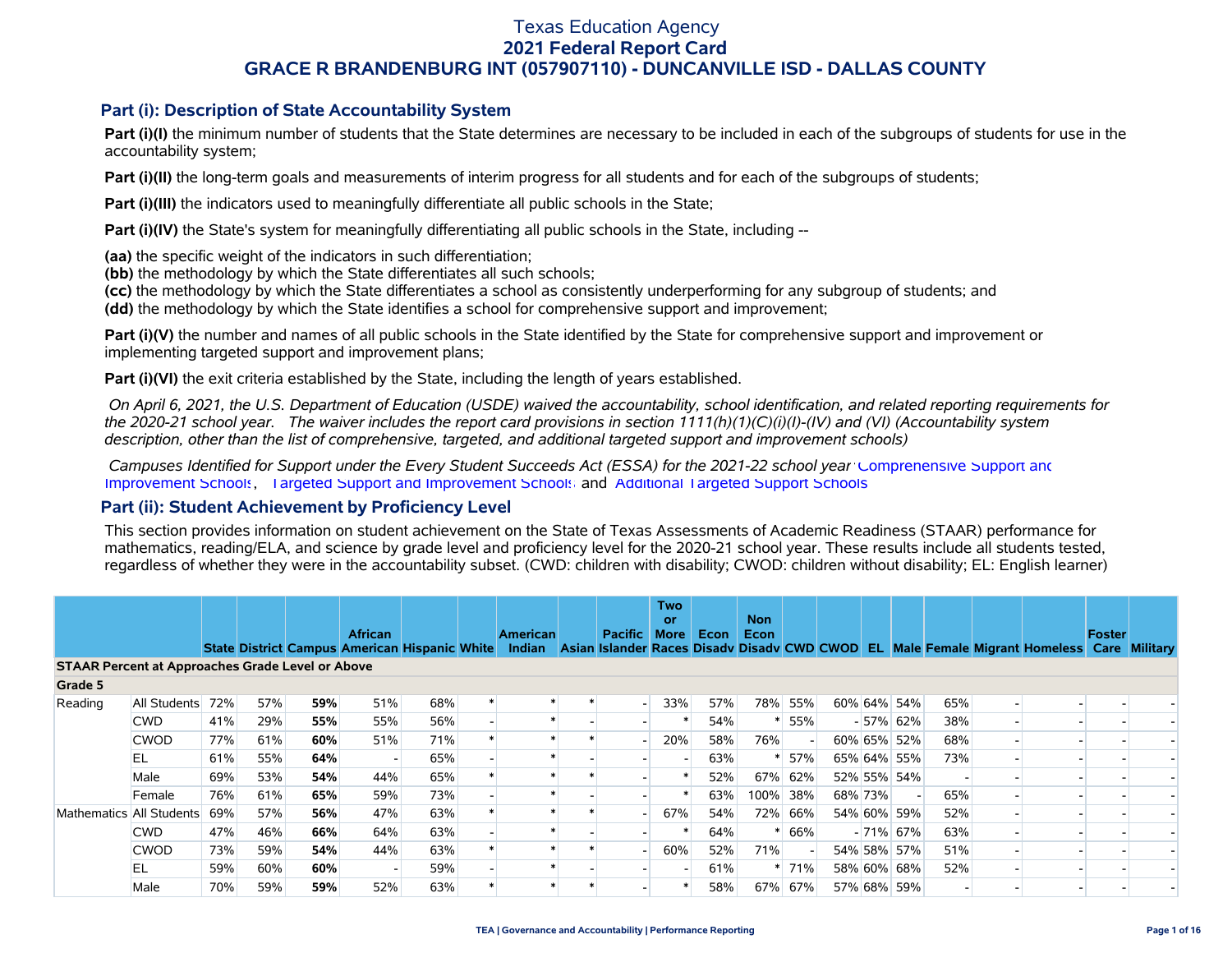|                                                    |              |     |     |     |                          |     |                          |                 |                          |                          | Two            |      |                    |                          |     |             |                          |                          |                          |                                                                                                                                                |               |  |
|----------------------------------------------------|--------------|-----|-----|-----|--------------------------|-----|--------------------------|-----------------|--------------------------|--------------------------|----------------|------|--------------------|--------------------------|-----|-------------|--------------------------|--------------------------|--------------------------|------------------------------------------------------------------------------------------------------------------------------------------------|---------------|--|
|                                                    |              |     |     |     | <b>African</b>           |     |                          | <b>American</b> |                          | Pacific More             | <b>or</b>      | Econ | <b>Non</b><br>Econ |                          |     |             |                          |                          |                          |                                                                                                                                                | <b>Foster</b> |  |
|                                                    |              |     |     |     |                          |     |                          |                 |                          |                          |                |      |                    |                          |     |             |                          |                          |                          | State District Campus American Hispanic White Indian Asian Islander Races Disady Disady CWD CWOD EL Male Female Migrant Homeless Care Military |               |  |
| Mathematics Female                                 |              | 69% | 55% | 52% | 40%                      | 62% |                          | $\ast$          |                          |                          | $\ast$         | 49%  |                    | 83% 63%                  |     | 51% 52%     | $\sim$                   | 52%                      |                          |                                                                                                                                                |               |  |
| Science                                            | All Students | 61% | 45% | 46% | 45%                      | 47% | $\ast$                   | $\ast$          | $\ast$                   | $\overline{\phantom{a}}$ | 50%            | 44%  |                    | 67% 52%                  |     |             | 45% 30% 52%              | 39%                      | $\overline{a}$           |                                                                                                                                                |               |  |
|                                                    | <b>CWD</b>   | 36% | 26% | 52% | 45%                      | 56% |                          | $\ast$          |                          |                          | $\ast$         | 50%  | $\ast$             | 52%                      |     |             | $-57\%$ 57%              | 38%                      |                          |                                                                                                                                                |               |  |
|                                                    | <b>CWOD</b>  | 65% | 47% | 45% | 45%                      | 46% | $\ast$                   | $\ast$          | $\ast$                   | $\overline{\phantom{0}}$ | 40%            | 43%  | 65%                | $\overline{\phantom{a}}$ |     |             | 45% 24% 51%              | 39%                      | $\blacksquare$           |                                                                                                                                                |               |  |
|                                                    | EL           | 43% | 38% | 30% |                          | 30% |                          | $\ast$          |                          |                          | $\blacksquare$ | 28%  | $\ast$             | 57%                      |     |             | 24% 30% 32%              | 27%                      |                          |                                                                                                                                                |               |  |
|                                                    | Male         | 63% | 48% | 52% | 53%                      | 51% | $\ast$                   | $\ast$          | $\ast$                   | $\overline{\phantom{a}}$ | $\ast$         | 50%  |                    | 67% 57%                  |     |             | 51% 32% 52%              | $\overline{\phantom{a}}$ | $\overline{a}$           |                                                                                                                                                |               |  |
|                                                    | Female       | 59% | 40% | 39% | 35%                      | 43% |                          | $\ast$          |                          |                          | $\ast$         | 37%  |                    | 67% 38%                  |     | 39% 27%     | $\overline{\phantom{a}}$ | 39%                      | $\overline{a}$           |                                                                                                                                                |               |  |
| Grade 6                                            |              |     |     |     |                          |     |                          |                 |                          |                          |                |      |                    |                          |     |             |                          |                          |                          |                                                                                                                                                |               |  |
| Reading                                            | All Students | 62% | 47% | 44% | 37%                      | 48% | $\ast$                   |                 |                          | $\overline{a}$           | $\ast$         | 41%  |                    | 59% 23%                  |     |             | 48% 42% 37%              | 52%                      | $\overline{a}$           | $\ast$                                                                                                                                         |               |  |
|                                                    | <b>CWD</b>   | 29% | 21% | 23% | 25%                      | 22% | $\ast$                   |                 |                          | $\overline{a}$           | $\sim$         | 23%  | $\ast$             | 23%                      |     |             | $-14\%$ 17%              | 33%                      |                          |                                                                                                                                                |               |  |
|                                                    | <b>CWOD</b>  | 66% | 52% | 48% | 40%                      | 52% | $\ast$                   |                 | $\sim$                   | $\overline{\phantom{a}}$ | $\ast$         | 45%  | 63%                | $\overline{a}$           |     |             | 48% 47% 41%              | 56%                      | $\overline{a}$           | $\ast$                                                                                                                                         | $\ast$        |  |
|                                                    | EL           | 40% | 32% | 42% |                          | 42% |                          |                 |                          |                          | $\blacksquare$ | 41%  |                    | 50% 14%                  |     |             | 47% 42% 38%              | 50%                      |                          |                                                                                                                                                |               |  |
|                                                    | Male         | 58% | 43% | 37% | 29%                      | 42% |                          |                 |                          | $\blacksquare$           | $\ast$         | 34%  |                    | 50% 17%                  |     |             | 41% 38% 37%              | $\overline{\phantom{a}}$ |                          |                                                                                                                                                |               |  |
|                                                    | Female       | 65% | 52% | 52% | 47%                      | 55% | $\ast$                   |                 |                          |                          | $\ast$         | 49%  |                    | 71% 33%                  |     | 56% 50%     |                          | 52%                      |                          |                                                                                                                                                |               |  |
| Mathematics All Students                           |              | 67% | 52% | 42% | 37%                      | 48% | $\ast$                   |                 |                          | $\overline{\phantom{a}}$ | $\ast$         | 40%  |                    | 51% 28%                  |     |             | 45% 53% 43%              | 42%                      | $\blacksquare$           |                                                                                                                                                |               |  |
|                                                    | <b>CWD</b>   | 40% | 28% | 28% | 35%                      | 22% | $\ast$                   |                 |                          |                          | $\blacksquare$ | 29%  | $\ast$             | 28%                      |     |             | $-14\%$ 21%              | 40%                      | $\overline{a}$           |                                                                                                                                                |               |  |
|                                                    | <b>CWOD</b>  | 70% | 56% | 45% | 37%                      | 52% | $\ast$                   |                 |                          | $\overline{\phantom{a}}$ | $\ast$         | 43%  | 54%                |                          |     | 45% 60% 48% |                          | 42%                      | $\overline{\phantom{a}}$ |                                                                                                                                                |               |  |
|                                                    | EL           | 51% | 50% | 53% | $\overline{\phantom{a}}$ | 53% |                          |                 | $\overline{\phantom{a}}$ | $\overline{a}$           | $\overline{a}$ | 51%  |                    | 67% 14%                  |     |             | 60% 53% 58%              | 44%                      | $\overline{a}$           |                                                                                                                                                |               |  |
|                                                    | Male         | 68% | 54% | 43% | 32%                      | 52% |                          |                 |                          | $\blacksquare$           | $\ast$         | 41%  |                    | 50% 21%                  |     |             | 48% 58% 43%              | $\overline{\phantom{a}}$ |                          | $\ast$                                                                                                                                         |               |  |
|                                                    | Female       | 66% | 50% | 42% | 43%                      | 43% | $\ast$                   |                 | $\sim$                   | $\overline{a}$           | $\ast$         | 39%  |                    | 53% 40%                  |     | 42% 44%     |                          | 42%                      | $\overline{\phantom{a}}$ | $\ast$                                                                                                                                         | $\ast$        |  |
| <b>STAAR Percent at Meets Grade Level or Above</b> |              |     |     |     |                          |     |                          |                 |                          |                          |                |      |                    |                          |     |             |                          |                          |                          |                                                                                                                                                |               |  |
| Grade 5                                            |              |     |     |     |                          |     |                          |                 |                          |                          |                |      |                    |                          |     |             |                          |                          |                          |                                                                                                                                                |               |  |
| Reading                                            | All Students | 45% | 29% | 29% | 21%                      | 35% | $\ast$                   | $\ast$          | $\ast$                   | $\overline{\phantom{0}}$ | 33%            | 26%  |                    | 50% 34%                  |     |             | 28% 25% 28%              | 30%                      | $\sim$                   |                                                                                                                                                |               |  |
|                                                    | <b>CWD</b>   | 22% | 18% | 34% | 27%                      | 38% | $\overline{\phantom{a}}$ |                 |                          |                          |                | 32%  | $\ast$             | 34%                      |     |             | $-43\%$ 38%              | 25%                      | $\overline{\phantom{a}}$ |                                                                                                                                                |               |  |
|                                                    | <b>CWOD</b>  | 49% | 31% | 28% | 20%                      | 34% | $\ast$                   | $\ast$          | $\ast$                   | н.                       | 20%            | 25%  | 47%                |                          |     |             | 28% 22% 25%              | 30%                      | $\overline{a}$           |                                                                                                                                                |               |  |
|                                                    | EL           | 30% | 29% | 25% |                          | 26% |                          |                 |                          |                          |                | 23%  |                    | $* 43%$                  |     |             | 22% 25% 23%              | 27%                      |                          |                                                                                                                                                |               |  |
|                                                    | Male         | 42% | 26% | 28% | 22%                      | 31% | $\ast$                   | $\ast$          | $\ast$                   | $\overline{a}$           | $\ast$         | 25%  |                    | 50% 38%                  |     |             | 25% 23% 28%              | $\overline{\phantom{a}}$ | $\overline{a}$           |                                                                                                                                                |               |  |
|                                                    | Female       | 49% | 32% | 30% | 19%                      | 39% |                          | $\ast$          |                          |                          | $\ast$         | 28%  |                    | 50% 25%                  |     | 30% 27%     |                          | 30%                      |                          |                                                                                                                                                |               |  |
| Mathematics All Students                           |              | 43% | 27% | 24% | 19%                      | 27% | $\ast$                   | $\ast$          | $\ast$                   | $\overline{a}$           | 33%            | 22%  |                    | 44% 31%                  |     |             | 23% 20% 25%              | 23%                      | $\overline{a}$           |                                                                                                                                                |               |  |
|                                                    | <b>CWD</b>   | 24% | 18% | 31% | 27%                      | 31% |                          | $\ast$          |                          |                          | $\ast$         | 29%  |                    | $* 31%$                  |     |             | $-14\%$ 29%              | 38%                      |                          |                                                                                                                                                |               |  |
|                                                    | <b>CWOD</b>  | 46% | 28% | 23% | 18%                      | 26% | $\ast$                   | $\ast$          | $\ast$                   | $\blacksquare$           | 20%            | 21%  | 41%                |                          |     |             | 23% 21% 24%              | 21%                      |                          |                                                                                                                                                |               |  |
|                                                    | EL           | 30% | 27% | 20% |                          | 20% |                          | $\ast$          |                          |                          | $\blacksquare$ | 17%  |                    | $*14%$                   |     |             | 21% 20% 18%              | 22%                      |                          |                                                                                                                                                |               |  |
|                                                    | Male         | 45% | 28% | 25% | 20%                      | 25% | $\ast$                   |                 | $\ast$                   | $\blacksquare$           | $\ast$         | 22%  |                    | 50% 29%                  |     |             | 24% 18% 25%              | $\overline{\phantom{a}}$ | $\blacksquare$           |                                                                                                                                                |               |  |
|                                                    | Female       | 42% | 26% | 23% | 17%                      | 29% |                          | $\ast$          |                          |                          | $\ast$         | 22%  |                    | 33% 38%                  |     | 21% 22%     | $\overline{\phantom{a}}$ | 23%                      | $\overline{a}$           |                                                                                                                                                |               |  |
| Science                                            | All Students | 30% | 18% | 19% | 20%                      | 17% | $\ast$                   | $\ast$          | $\ast$                   | $\overline{a}$           | 17%            | 16%  |                    | 44% 34%                  |     |             | 16% 7% 24%               | 12%                      | $\overline{\phantom{a}}$ |                                                                                                                                                |               |  |
|                                                    | <b>CWD</b>   | 20% | 18% | 34% | 36%                      | 31% |                          | $\ast$          |                          | $\overline{a}$           | $\ast$         | 32%  | $\ast$             | 34%                      |     |             | $-29\%$ 38%              | 25%                      | $\overline{a}$           |                                                                                                                                                |               |  |
|                                                    | <b>CWOD</b>  | 32% | 19% | 16% | 17%                      | 14% | $\ast$                   | $\ast$          | $\ast$                   | $\overline{\phantom{a}}$ | 0%             | 13%  | 41%                |                          | 16% |             | 3% 20%                   | 11%                      |                          |                                                                                                                                                |               |  |
|                                                    | EL.          | 14% | 13% | 7%  | $\overline{\phantom{a}}$ | 7%  |                          | $\ast$          | $\overline{\phantom{a}}$ | $\blacksquare$           | $\blacksquare$ | 8%   |                    | 29%                      | 3%  | 7%          | 5%                       | 9%                       | $\overline{\phantom{a}}$ |                                                                                                                                                |               |  |
|                                                    | Male         | 34% | 23% | 24% | 27%                      | 20% | $\ast$                   | $\ast$          | $\ast$                   |                          | $\ast$         | 20%  | 58%                | 38%                      | 20% |             | 5% 24%                   | $\blacksquare$           |                          |                                                                                                                                                |               |  |
|                                                    | Female       | 27% | 13% | 12% | 11%                      | 14% |                          | $\ast$          |                          | $\overline{\phantom{a}}$ | $\ast$         | 12%  |                    | 17% 25%                  | 11% | 9%          | $\overline{\phantom{a}}$ | 12%                      |                          |                                                                                                                                                |               |  |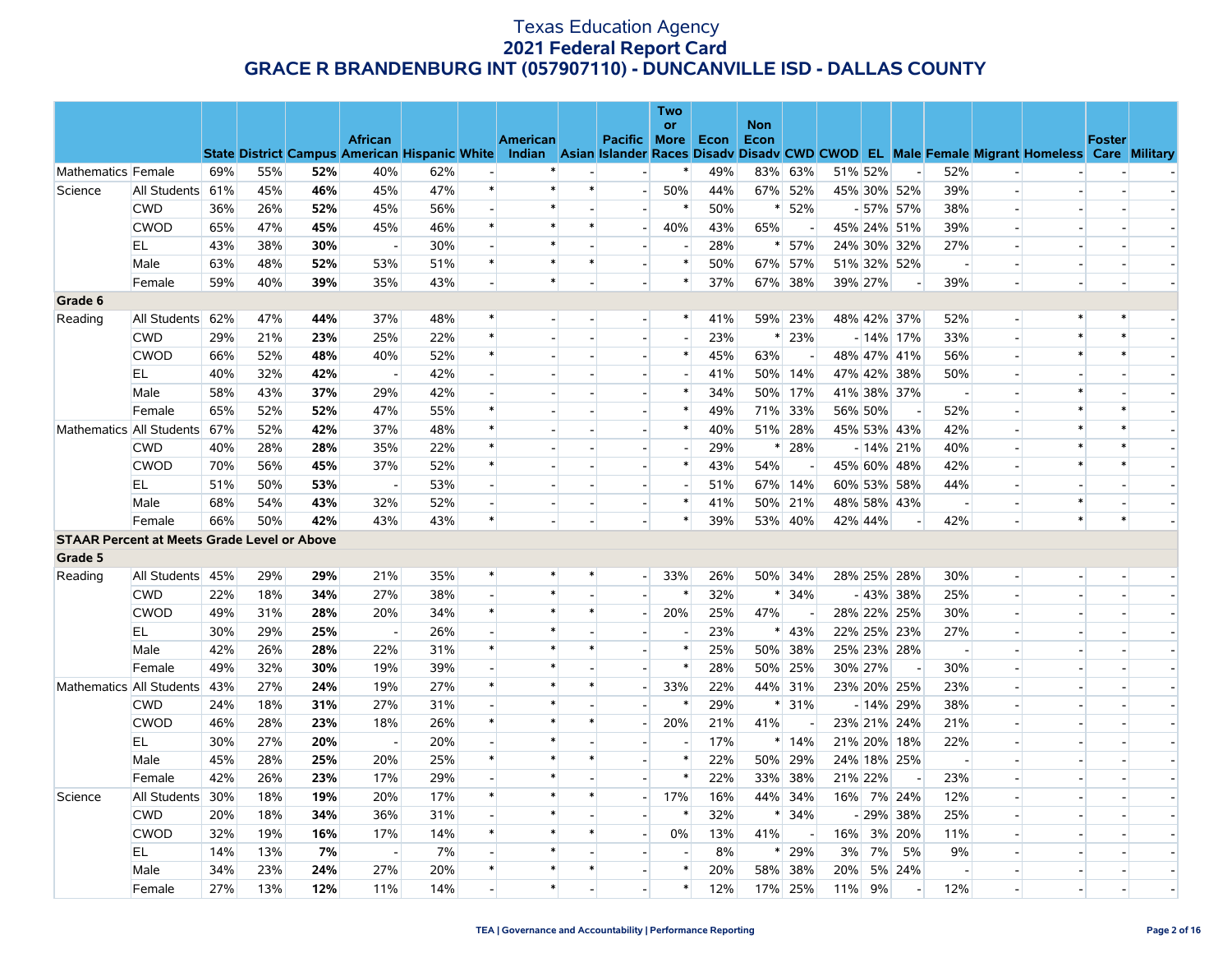|                                             |                          |     |     |     |                          |       |                          |          |                          |                          | <b>Two</b><br>or         |      | <b>Non</b> |         |                |         |                          |                          |                          |                                                                                                                                                |                          |                          |
|---------------------------------------------|--------------------------|-----|-----|-----|--------------------------|-------|--------------------------|----------|--------------------------|--------------------------|--------------------------|------|------------|---------|----------------|---------|--------------------------|--------------------------|--------------------------|------------------------------------------------------------------------------------------------------------------------------------------------|--------------------------|--------------------------|
|                                             |                          |     |     |     | <b>African</b>           |       |                          | American |                          | Pacific More             |                          | Econ | Econ       |         |                |         |                          |                          |                          | State District Campus American Hispanic White Indian Asian Islander Races Disady Disady CWD CWOD EL Male Female Migrant Homeless Care Military | <b>Foster</b>            |                          |
| Grade 6                                     |                          |     |     |     |                          |       |                          |          |                          |                          |                          |      |            |         |                |         |                          |                          |                          |                                                                                                                                                |                          |                          |
| Reading                                     | All Students             | 32% | 20% | 18% | 13%                      | 23%   | $\ast$                   |          |                          | $\overline{a}$           | $\ast$                   | 17%  |            | 23% 15% |                |         | 19% 16% 15%              | 22%                      | $\overline{\phantom{a}}$ | $\ast$                                                                                                                                         | $\ast$                   |                          |
|                                             | <b>CWD</b>               | 16% | 12% | 15% | 15%                      | 17%   | $\ast$                   |          |                          | $\overline{\phantom{a}}$ | $\overline{\phantom{a}}$ | 17%  |            | $*15%$  |                | $-14%$  | 8%                       | 27%                      | $\overline{\phantom{a}}$ |                                                                                                                                                |                          |                          |
|                                             | <b>CWOD</b>              | 34% | 21% | 19% | 12%                      | 24%   | $\ast$                   |          | $\overline{\phantom{a}}$ | $\overline{a}$           | $\ast$                   | 18%  | 26%        | $\sim$  |                |         | 19% 16% 17%              | 21%                      | $\overline{\phantom{a}}$ | $\ast$                                                                                                                                         | $\ast$                   |                          |
|                                             | EL.                      | 13% | 10% | 16% | $\overline{\phantom{a}}$ | 16%   | $\overline{\phantom{a}}$ |          |                          | $\overline{\phantom{a}}$ | $\overline{\phantom{a}}$ | 14%  |            | 33% 14% |                |         | 16% 16% 19%              | 11%                      |                          |                                                                                                                                                |                          |                          |
|                                             | Male                     | 30% | 18% | 15% | 11%                      | 20%   | $\sim$                   |          | $\overline{\phantom{a}}$ | $\overline{\phantom{a}}$ | $\ast$                   | 12%  | 32%        | 8%      |                |         | 17% 19% 15%              | $\sim$                   |                          | $\ast$                                                                                                                                         |                          | $\overline{\phantom{a}}$ |
|                                             | Female                   | 34% | 22% | 22% | 15%                      | 26%   | $\ast$                   |          |                          |                          | $\ast$                   | 24%  |            | 12% 27% | 21% 11%        |         |                          | 22%                      |                          | $\ast$                                                                                                                                         | $\ast$                   |                          |
|                                             | Mathematics All Students | 35% | 19% | 15% | 10%                      | 20%   | $\ast$                   |          |                          | $\blacksquare$           | $\ast$                   | 13%  | 23%        | 18%     |                |         | 14% 18% 14%              | 16%                      |                          | $\ast$                                                                                                                                         | $\ast$                   |                          |
|                                             | <b>CWD</b>               | 19% | 11% | 18% | 20%                      | 17%   | $\ast$                   |          |                          |                          | $\overline{\phantom{a}}$ | 20%  |            | $*18%$  |                |         | $-14\%$ 13%              | 27%                      |                          | $\ast$                                                                                                                                         | $\ast$                   |                          |
|                                             | <b>CWOD</b>              | 37% | 21% | 14% | 7%                       | 21%   | $\ast$                   |          |                          | $\blacksquare$           | $\ast$                   | 12%  | 26%        |         |                |         | 14% 19% 14%              | 14%                      | $\overline{\phantom{a}}$ | $\ast$                                                                                                                                         |                          |                          |
|                                             | EL.                      | 18% | 13% | 18% | $\overline{\phantom{a}}$ | 18%   | $\overline{a}$           |          | $\overline{\phantom{a}}$ | $\overline{a}$           | $\overline{\phantom{a}}$ | 16%  | 33%        | 14%     |                |         | 19% 18% 19%              | 17%                      |                          |                                                                                                                                                |                          | $\overline{\phantom{a}}$ |
|                                             | Male                     | 37% | 20% | 14% | 5%                       | 22%   | $\overline{\phantom{a}}$ |          | $\overline{\phantom{a}}$ | $\overline{\phantom{a}}$ | $\ast$                   | 12%  |            | 23% 13% |                |         | 14% 19% 14%              |                          |                          | $\ast$                                                                                                                                         |                          |                          |
|                                             | Female                   | 33% | 19% | 16% | 15%                      | 19%   | $\ast$                   |          | $\sim$                   | $\overline{a}$           | $\ast$                   | 15%  |            | 24% 27% | 14% 17%        |         |                          | 16%                      | $\overline{\phantom{a}}$ | $\ast$                                                                                                                                         | $\ast$                   | $\blacksquare$           |
| <b>STAAR Percent at Masters Grade Level</b> |                          |     |     |     |                          |       |                          |          |                          |                          |                          |      |            |         |                |         |                          |                          |                          |                                                                                                                                                |                          |                          |
| Grade 5                                     |                          |     |     |     |                          |       |                          |          |                          |                          |                          |      |            |         |                |         |                          |                          |                          |                                                                                                                                                |                          |                          |
| Reading                                     | All Students             | 29% | 16% | 16% | 10%                      | 22%   | $\ast$                   | $\ast$   | $\ast$                   |                          | 0%                       | 14%  | 39%        | 14%     |                |         | 17% 16% 15%              | 18%                      |                          |                                                                                                                                                |                          |                          |
|                                             | <b>CWD</b>               | 8%  | 7%  | 14% | 18%                      | 13%   | $\overline{a}$           | $\ast$   |                          | $\blacksquare$           | $\ast$                   | 14%  |            | $*14%$  |                |         | $-14\%$ 19%              | 0%                       | $\overline{a}$           |                                                                                                                                                |                          |                          |
|                                             | <b>CWOD</b>              | 33% | 18% | 17% | 8%                       | 24%   | $\ast$                   | $\ast$   | $\ast$                   | $\overline{\phantom{a}}$ | 0%                       | 14%  | 41%        |         |                |         | 17% 16% 14%              | 20%                      | $\overline{a}$           |                                                                                                                                                |                          |                          |
|                                             | EL                       | 15% | 17% | 16% |                          | 16%   |                          | $\ast$   |                          | $\overline{a}$           | $\overline{\phantom{a}}$ | 13%  |            | $*14%$  |                |         | 16% 16% 14%              | 18%                      |                          |                                                                                                                                                |                          |                          |
|                                             | Male                     | 27% | 14% | 15% | 11%                      | 18%   | $\ast$                   | $\ast$   | $\ast$                   | $\overline{a}$           | $\ast$                   | 13%  | 33%        | 19%     |                |         | 14% 14% 15%              | $\overline{a}$           |                          |                                                                                                                                                |                          |                          |
|                                             | Female                   | 32% | 19% | 18% | 8%                       | 27%   |                          | $\ast$   |                          |                          | $\ast$                   | 15%  | 50%        | 0%      |                | 20% 18% |                          | 18%                      |                          |                                                                                                                                                |                          |                          |
|                                             | Mathematics All Students | 24% | 13% | 11% | 10%                      | 13%   | $\ast$                   | $\ast$   | $\ast$                   | $\overline{a}$           | 17%                      | 10%  |            | 22% 17% |                |         | 10% 13% 14%              | 8%                       |                          |                                                                                                                                                |                          |                          |
|                                             | <b>CWD</b>               | 9%  | 7%  | 17% | 27%                      | 6%    | $\overline{a}$           | $\ast$   |                          | $\overline{a}$           | $\ast$                   | 14%  |            | $*17%$  | $\overline{a}$ |         | 0% 24%                   | 0%                       | $\overline{a}$           |                                                                                                                                                |                          |                          |
|                                             | <b>CWOD</b>              | 26% | 14% | 10% | 7%                       | 14%   | $\ast$                   |          | $\ast$                   | $\overline{\phantom{a}}$ | $0\%$                    | 9%   | 18%        |         |                |         | 10% 16% 11%              | 9%                       | $\overline{\phantom{a}}$ |                                                                                                                                                |                          |                          |
|                                             | EL                       | 14% | 15% | 13% | $\overline{\phantom{a}}$ | 14%   | $\overline{a}$           | $\ast$   | i.                       | $\overline{a}$           | $\overline{a}$           | 12%  | $\ast$     | 0%      |                | 16% 13% | 9%                       | 17%                      | $\overline{a}$           |                                                                                                                                                | i.                       |                          |
|                                             | Male                     | 25% | 14% | 14% | 14%                      | 14%   | $\ast$                   |          | $\ast$                   |                          | $\ast$                   | 13%  | 17%        | 24%     | 11%            |         | 9% 14%                   | $\overline{\phantom{a}}$ |                          |                                                                                                                                                |                          |                          |
|                                             | Female                   | 23% | 12% | 8%  | 6%                       | 11%   | $\sim$                   | $\ast$   | $\overline{\phantom{a}}$ | $\overline{a}$           | $\ast$                   | 6%   | 33%        | 0%      |                | 9% 17%  | $\sim$                   | 8%                       |                          |                                                                                                                                                |                          |                          |
| Science                                     | All Students             | 12% | 7%  | 5%  | 4%                       | 6%    | $\ast$                   | $\ast$   | $\ast$                   | $\overline{\phantom{a}}$ | 0%                       | 4%   |            | 11% 14% | 3%             | $0\%$   | 8%                       | 1%                       |                          |                                                                                                                                                |                          |                          |
|                                             | <b>CWD</b>               | 6%  | 4%  | 14% | 27%                      | 6%    | $\overline{\phantom{a}}$ | $\ast$   |                          | $\overline{\phantom{a}}$ | $\ast$                   | 14%  | $\ast$     | 14%     | $\sim$         | $0\%$   | 19%                      | 0%                       |                          |                                                                                                                                                |                          |                          |
|                                             | <b>CWOD</b>              | 13% | 7%  | 3%  | 0%                       | 6%    | $\ast$                   | $\ast$   | $\ast$                   |                          | 0%                       | 2%   | 12%        |         | 3%             | 0%      | 5%                       | 1%                       |                          |                                                                                                                                                |                          |                          |
|                                             | EL.                      | 4%  | 7%  | 0%  | $\overline{\phantom{a}}$ | $0\%$ | $\overline{\phantom{a}}$ | $\ast$   |                          | $\blacksquare$           | $\overline{\phantom{a}}$ | 0%   | $\ast$     | 0%      | $0\%$          | 0%      | 0%                       | 0%                       | $\overline{\phantom{a}}$ |                                                                                                                                                |                          |                          |
|                                             | Male                     | 14% | 10% | 8%  | 7%                       | 10%   | $\ast$                   | $\ast$   | $\ast$                   | $\overline{a}$           | $\ast$                   | 8%   | 8%         | 19%     | 5%             | 0%      | 8%                       | $\sim$                   |                          |                                                                                                                                                |                          |                          |
|                                             | Female                   | 10% | 4%  | 1%  | 0%                       | 2%    | $\overline{\phantom{a}}$ | $\ast$   | $\overline{\phantom{a}}$ | $\overline{a}$           | $\ast$                   | 0%   | 17%        | 0%      | $1\%$          | 0%      | $\overline{\phantom{a}}$ | 1%                       | $\equiv$                 |                                                                                                                                                | $\overline{\phantom{a}}$ |                          |
| Grade 6                                     |                          |     |     |     |                          |       |                          |          |                          |                          |                          |      |            |         |                |         |                          |                          |                          |                                                                                                                                                |                          |                          |
| Reading                                     | All Students             | 14% | 7%  | 8%  | 6%                       | 10%   | $\ast$                   |          |                          | $\overline{a}$           | $\ast$                   | 7%   | 13%        | 8%      | $8\%$          | 6%      | 7%                       | 10%                      | $\overline{\phantom{a}}$ | $\ast$                                                                                                                                         | $\ast$                   |                          |
|                                             | <b>CWD</b>               | 6%  | 5%  | 8%  | 10%                      | 6%    | $\ast$                   |          | $\overline{\phantom{a}}$ | $\overline{a}$           | $\overline{\phantom{a}}$ | 9%   | $\ast$     | 8%      |                | $-14%$  | 8%                       | 7%                       | $\overline{a}$           | $\ast$                                                                                                                                         | $\ast$                   | $\blacksquare$           |
|                                             | <b>CWOD</b>              | 16% | 8%  | 8%  | 5%                       | 11%   | $\ast$                   |          |                          |                          | $\ast$                   | 6%   | 14%        |         | 8%             | 5%      | 6%                       | 10%                      |                          | $\ast$                                                                                                                                         | $\ast$                   |                          |
|                                             | EL.                      | 4%  | 2%  | 6%  | $\overline{\phantom{a}}$ | 6%    | $\overline{a}$           |          |                          |                          | $\overline{\phantom{a}}$ | 5%   | 17%        | 14%     | 5%             | 6%      | 6%                       | 6%                       |                          |                                                                                                                                                |                          |                          |
|                                             | Male                     | 13% | 7%  | 7%  | 4%                       | 9%    | $\sim$                   |          |                          |                          | $\ast$                   | 5%   | 14%        | 8%      | 6%             | 6%      | 7%                       | $\overline{\phantom{a}}$ |                          | $\ast$                                                                                                                                         |                          |                          |
|                                             | Female                   | 16% | 8%  | 10% | 9%                       | 11%   | $\ast$                   |          |                          |                          | $\ast$                   | 9%   | 12%        | 7%      | 10%            | 6%      |                          | 10%                      |                          | $\ast$                                                                                                                                         | $\ast$                   |                          |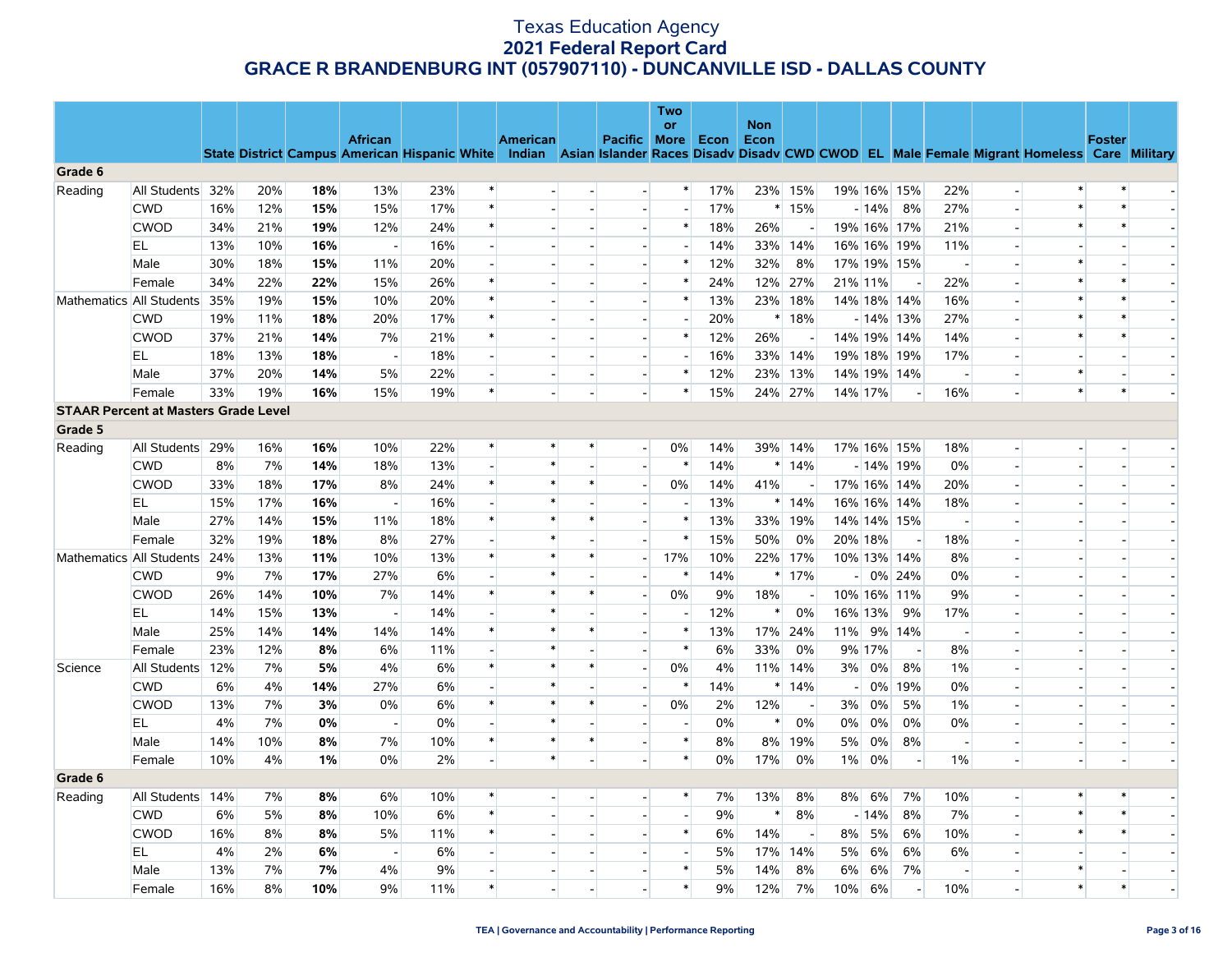|                                                         |                                   |     |     |     |                                                      |     |                          |          |                          |                          | Two                      |      |                    |                          |    |         |             |                          |                          |                                                                                    |                          |                          |
|---------------------------------------------------------|-----------------------------------|-----|-----|-----|------------------------------------------------------|-----|--------------------------|----------|--------------------------|--------------------------|--------------------------|------|--------------------|--------------------------|----|---------|-------------|--------------------------|--------------------------|------------------------------------------------------------------------------------|--------------------------|--------------------------|
|                                                         |                                   |     |     |     | <b>African</b>                                       |     |                          | American |                          | Pacific More             | <b>or</b>                | Econ | <b>Non</b><br>Econ |                          |    |         |             |                          |                          |                                                                                    | <b>Foster</b>            |                          |
|                                                         |                                   |     |     |     | <b>State District Campus American Hispanic White</b> |     |                          |          |                          |                          |                          |      |                    |                          |    |         |             |                          |                          | Indian Asian Islander Races Disady Disady CWD CWOD EL Male Female Migrant Homeless |                          | <b>Care Military</b>     |
|                                                         | Mathematics All Students 15%      |     | 6%  | 5%  | 3%                                                   | 8%  |                          |          |                          |                          |                          | 4%   | 10%                | 8%                       |    | 5% 10%  | 7%          | 3%                       |                          |                                                                                    |                          |                          |
|                                                         | <b>CWD</b>                        | 7%  | 4%  | 8%  | 10%                                                  | 6%  | $\ast$                   |          |                          |                          | $\overline{\phantom{a}}$ | 9%   | $\ast$             | 8%                       |    | $-14%$  | 8%          | 7%                       |                          | $\ast$                                                                             | $\ast$                   |                          |
|                                                         | <b>CWOD</b>                       | 16% | 6%  | 5%  | 1%                                                   | 8%  | $\ast$                   |          | $\overline{\phantom{a}}$ | $\overline{\phantom{a}}$ | $\ast$                   | 3%   | 11%                | $\sim$                   |    | 5% 10%  | 7%          | 2%                       |                          | $\ast$                                                                             | $\ast$                   |                          |
|                                                         | EL                                | 5%  | 5%  | 10% |                                                      | 10% | $\overline{\phantom{a}}$ |          |                          |                          | $\overline{\phantom{m}}$ | 7%   | 33%                | 14%                      |    |         | 10% 10% 13% | 6%                       |                          |                                                                                    |                          |                          |
|                                                         | Male                              | 16% | 7%  | 7%  | 4%                                                   | 11% | $\sim$                   |          | $\overline{\phantom{a}}$ | $\overline{\phantom{a}}$ | $\ast$                   | 6%   | 14%                | 8%                       |    | 7% 13%  | 7%          | $\overline{\phantom{a}}$ |                          | $\ast$                                                                             |                          |                          |
|                                                         | Female                            | 13% | 4%  | 3%  | 2%                                                   | 4%  | $\ast$                   |          |                          |                          | $\ast$                   | 2%   | 6%                 | 7%                       | 2% | 6%      |             | 3%                       |                          | $\ast$                                                                             | $\ast$                   |                          |
| <b>STAAR Percent at Approaches Grade Level or Above</b> |                                   |     |     |     |                                                      |     |                          |          |                          |                          |                          |      |                    |                          |    |         |             |                          |                          |                                                                                    |                          |                          |
| <b>All Grades</b>                                       |                                   |     |     |     |                                                      |     |                          |          |                          |                          |                          |      |                    |                          |    |         |             |                          |                          |                                                                                    |                          |                          |
| All Subjects                                            | All Students 67%                  |     | 54% | 49% | 43%                                                  | 54% | 70%                      | 17%      | $\ast$                   | $\overline{a}$           | 54%                      | 47%  |                    | 62% 42%                  |    |         | 50% 50% 48% | 50%                      | $\blacksquare$           | 63%                                                                                | 33%                      |                          |
|                                                         | <b>CWD</b>                        | 38% | 29% | 42% | 41%                                                  | 43% | $\ast$                   | $\ast$   | $\sim$                   | $\overline{\phantom{a}}$ | $\ast$                   | 42%  |                    | 45% 42%                  |    |         | $-43\%$ 43% | 41%                      |                          |                                                                                    | $\ast$                   |                          |
|                                                         | <b>CWOD</b>                       | 71% | 57% | 50% | 43%                                                  | 56% | 88%                      | $\ast$   | $\ast$                   | $\overline{\phantom{a}}$ | 48%                      | 48%  | 64%                |                          |    |         | 50% 51% 49% | 51%                      |                          | $\ast$                                                                             | $\ast$                   |                          |
|                                                         | EL.                               | 47% | 43% | 50% | $\overline{\phantom{a}}$                             | 50% | $\overline{a}$           | $\ast$   |                          | $\overline{\phantom{a}}$ | $\overline{\phantom{a}}$ | 49%  |                    | 58% 43%                  |    |         | 51% 50% 50% | 50%                      |                          |                                                                                    | $\overline{\phantom{a}}$ | $\overline{\phantom{a}}$ |
|                                                         | Male                              | 65% | 51% | 48% | 41%                                                  |     | 54% 100%                 | $\ast$   | $\ast$                   |                          | 50%                      | 47%  | 58%                | 43%                      |    |         | 49% 50% 48% | $\overline{\phantom{a}}$ | $\overline{a}$           | $\ast$                                                                             | $\overline{\phantom{a}}$ |                          |
|                                                         | Female                            | 69% | 58% | 50% | 45%                                                  | 55% |                          |          |                          |                          | 58%                      | 47%  |                    | 69% 41%                  |    | 51% 50% |             | 50%                      | $\overline{\phantom{a}}$ | 67%                                                                                | 33%                      |                          |
| Reading                                                 | All Students                      | 68% | 56% | 51% | 43%                                                  | 57% | $\ast$                   | $\ast$   | $\ast$                   | $\overline{\phantom{a}}$ | 60%                      | 48%  |                    | 65% 37%                  |    |         | 53% 52% 44% | 58%                      | $\overline{a}$           | $\ast$                                                                             | $\ast$                   |                          |
|                                                         | <b>CWD</b>                        | 35% | 26% | 37% | 35%                                                  | 38% | $\ast$                   | $\ast$   |                          |                          | $\ast$                   | 37%  |                    | 40% 37%                  |    |         | $-36\%$ 38% | 35%                      |                          | $\ast$                                                                             | $\ast$                   |                          |
|                                                         | <b>CWOD</b>                       | 72% | 60% | 53% | 45%                                                  | 61% | $\ast$                   | $\ast$   | $\ast$                   | $\overline{\phantom{a}}$ | 56%                      | 51%  | 67%                |                          |    |         | 53% 55% 46% | 61%                      |                          | $\ast$                                                                             | $\ast$                   | $\overline{\phantom{a}}$ |
|                                                         | EL                                | 46% | 42% | 52% |                                                      | 53% |                          | $\ast$   |                          |                          |                          | 51%  |                    | 60% 36%                  |    |         | 55% 52% 44% | 63%                      |                          |                                                                                    |                          |                          |
|                                                         | Male                              | 63% | 51% | 44% | 36%                                                  | 52% | $\ast$                   | $\ast$   | $\ast$                   | $\overline{\phantom{a}}$ | 40%                      | 42%  | 56%                | 38%                      |    |         | 46% 44% 44% | $\overline{\phantom{a}}$ |                          | $\ast$                                                                             |                          | $\overline{\phantom{a}}$ |
|                                                         | Female                            | 72% | 62% | 58% | 52%                                                  | 63% | $\ast$                   | $\ast$   |                          |                          | 80%                      | 55%  |                    | 78% 35%                  |    | 61% 63% |             | 58%                      |                          | $\ast$                                                                             | $\ast$                   |                          |
|                                                         | Mathematics All Students          | 65% | 49% | 48% | 41%                                                  | 54% | $\ast$                   |          | $\ast$                   |                          | 50%                      | 47%  | 58%                | 44%                      |    |         | 49% 56% 50% | 46%                      | $\overline{\phantom{a}}$ |                                                                                    |                          |                          |
|                                                         | <b>CWD</b>                        | 39% | 30% | 44% | 45%                                                  | 41% | $\ast$                   |          |                          | $\overline{a}$           | $\ast$                   | 44%  |                    | 40% 44%                  |    |         | $-43\%$ 42% | 48%                      |                          | $\ast$                                                                             | $\ast$                   |                          |
|                                                         | <b>CWOD</b>                       | 68% | 52% | 49% | 40%                                                  | 57% | $\ast$                   |          | $\ast$                   | $\overline{\phantom{a}}$ | 44%                      | 47%  | 60%                |                          |    |         | 49% 59% 52% | 46%                      |                          | $\ast$                                                                             | $\ast$                   |                          |
|                                                         | EL.                               | 49% | 47% | 56% | $\overline{\phantom{a}}$                             | 56% | $\overline{a}$           | $\ast$   | $\sim$                   | $\overline{a}$           | $\overline{\phantom{a}}$ | 56%  |                    | 60% 43%                  |    |         | 59% 56% 62% | 49%                      |                          |                                                                                    |                          | $\overline{\phantom{a}}$ |
|                                                         | Male                              | 65% | 49% | 50% | 41%                                                  | 57% | $\ast$                   | $\ast$   | $\ast$                   | $\overline{\phantom{a}}$ | 60%                      | 49%  | 56%                | 42%                      |    |         | 52% 62% 50% |                          |                          | $\ast$                                                                             |                          |                          |
|                                                         | Female                            | 65% | 50% | 46% | 41%                                                  | 52% | $\ast$                   | $\ast$   |                          | $\overline{a}$           | 40%                      | 44%  | 61%                | 48%                      |    | 46% 49% |             | 46%                      |                          | $\ast$                                                                             | $\ast$                   | $\overline{\phantom{a}}$ |
| Science                                                 | All Students                      | 70% | 60% | 46% | 45%                                                  | 47% | $\ast$                   | $\ast$   | $\ast$                   |                          | 50%                      | 44%  |                    | 67% 52%                  |    |         | 45% 30% 52% | 39%                      |                          |                                                                                    |                          |                          |
|                                                         | <b>CWD</b>                        | 42% | 34% | 52% | 45%                                                  | 56% | $\overline{\phantom{a}}$ | $\ast$   |                          |                          | $\ast$                   | 50%  |                    | 52%                      |    |         | $-57\%$ 57% | 38%                      |                          |                                                                                    |                          |                          |
|                                                         | <b>CWOD</b>                       | 74% | 63% | 45% | 45%                                                  | 46% | $\ast$                   |          | $\ast$                   | H                        | 40%                      | 43%  | 65%                | $\overline{\phantom{a}}$ |    |         | 45% 24% 51% | 39%                      |                          |                                                                                    |                          |                          |
|                                                         | EL.                               | 47% | 39% | 30% |                                                      | 30% | $\overline{\phantom{a}}$ |          |                          | $\blacksquare$           |                          | 28%  |                    | 57%                      |    |         | 24% 30% 32% | 27%                      |                          |                                                                                    |                          |                          |
|                                                         | Male                              | 70% | 58% | 52% | 53%                                                  | 51% | $\ast$                   | $\ast$   | $\ast$                   | $\overline{a}$           | $\ast$                   | 50%  |                    | 67% 57%                  |    |         | 51% 32% 52% | $\overline{a}$           |                          |                                                                                    |                          |                          |
|                                                         | Female                            | 71% | 62% | 39% | 35%                                                  | 43% | $\sim$                   | $\ast$   |                          |                          | $\ast$                   | 37%  |                    | 67% 38%                  |    | 39% 27% |             | 39%                      |                          |                                                                                    | $\overline{a}$           |                          |
| <b>STAAR Percent at Meets Grade Level or Above</b>      |                                   |     |     |     |                                                      |     |                          |          |                          |                          |                          |      |                    |                          |    |         |             |                          |                          |                                                                                    |                          |                          |
| <b>All Grades</b>                                       |                                   |     |     |     |                                                      |     |                          |          |                          |                          |                          |      |                    |                          |    |         |             |                          |                          |                                                                                    |                          |                          |
|                                                         | All Subjects   All Students   41% |     | 27% | 21% | 16%                                                  | 24% | 70%                      | 0%       | *                        | $\overline{\phantom{0}}$ | 23%                      | 19%  |                    | 33% 25%                  |    |         | 20% 17% 21% | 20%                      | $\overline{\phantom{a}}$ | 25%                                                                                | 17%                      |                          |
|                                                         | <b>CWD</b>                        | 21% | 18% | 25% | 23%                                                  | 26% | $\ast$                   | $\ast$   |                          |                          | $\ast$                   | 25%  |                    | 27% 25%                  |    |         | $-23\%$ 24% | 28%                      | $\overline{\phantom{a}}$ |                                                                                    | $\ast$                   |                          |
|                                                         | <b>CWOD</b>                       | 44% | 28% | 20% | 14%                                                  | 24% | 88%                      | $\ast$   | $\ast$                   | $\overline{a}$           | 13%                      | 17%  | 33%                | $\overline{\phantom{a}}$ |    |         | 20% 16% 20% | 19%                      | $\blacksquare$           |                                                                                    | $\ast$                   |                          |
|                                                         | <b>EL</b>                         | 20% | 16% | 17% |                                                      | 17% | $\overline{\phantom{a}}$ | $\ast$   |                          |                          | $\overline{\phantom{a}}$ | 15%  | 33%                | 23%                      |    |         | 16% 17% 17% | 17%                      |                          |                                                                                    |                          |                          |
|                                                         | Male                              | 40% | 25% | 21% | 16%                                                  |     | 23% 100%                 |          | $\ast$                   |                          | 29%                      | 18%  | 39%                | 24%                      |    |         | 20% 17% 21% |                          |                          |                                                                                    |                          |                          |
|                                                         | Female                            | 42% | 29% | 20% | 15%                                                  | 25% | $\ast$                   | $\ast$   |                          | $\overline{\phantom{a}}$ | 17%                      | 20%  |                    | 23% 28%                  |    | 19% 17% |             | 20%                      |                          | 33%                                                                                | 17%                      |                          |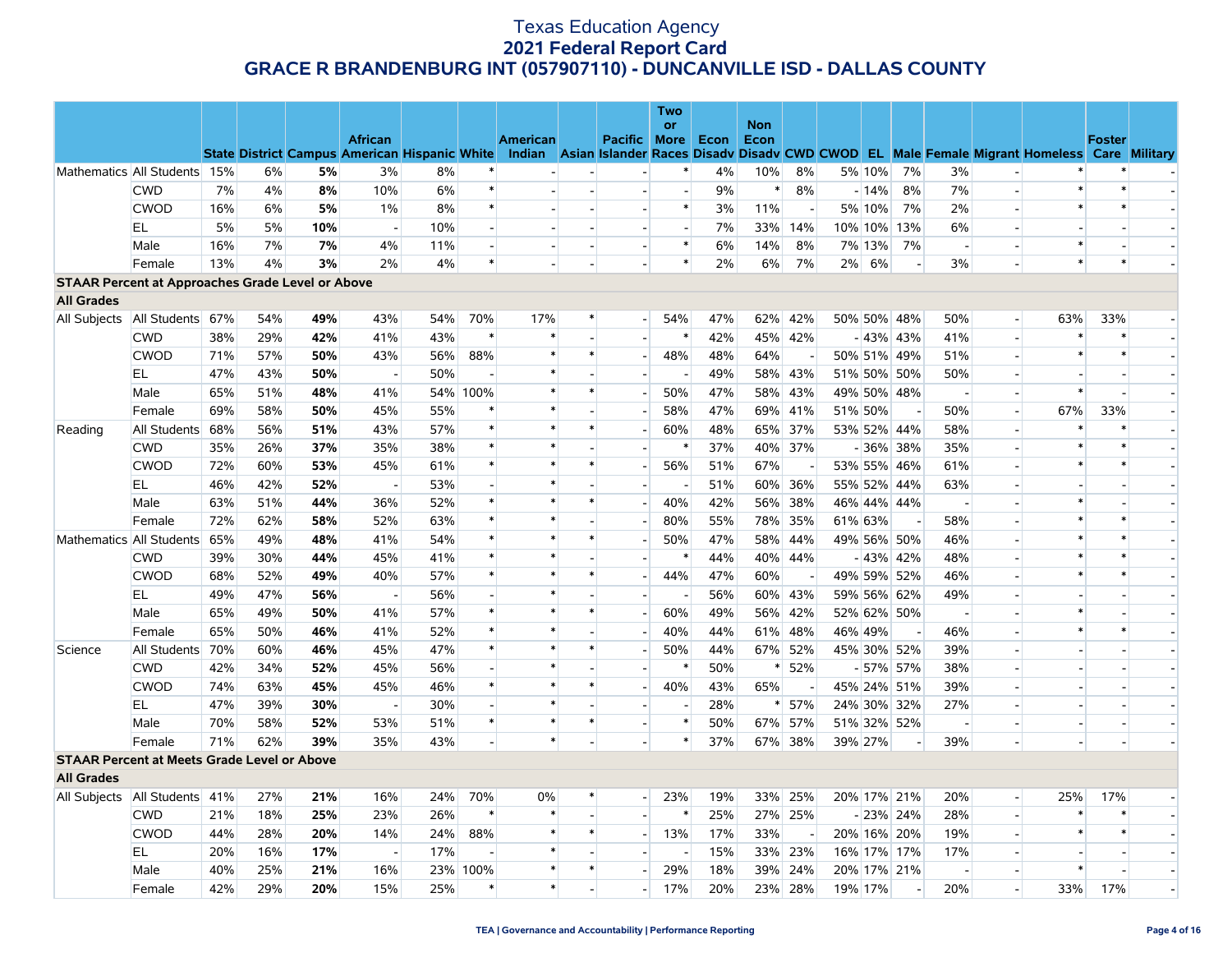|                                             |                             |     |     |     |                                                      |     |                          |                 |        |                          | <b>Two</b>               |      |                    |                          |                |         |             |                          |                          |                                                                                                  |               |                          |
|---------------------------------------------|-----------------------------|-----|-----|-----|------------------------------------------------------|-----|--------------------------|-----------------|--------|--------------------------|--------------------------|------|--------------------|--------------------------|----------------|---------|-------------|--------------------------|--------------------------|--------------------------------------------------------------------------------------------------|---------------|--------------------------|
|                                             |                             |     |     |     | <b>African</b>                                       |     |                          | <b>American</b> |        | Pacific More             | or                       | Econ | <b>Non</b><br>Econ |                          |                |         |             |                          |                          |                                                                                                  | <b>Foster</b> |                          |
|                                             |                             |     |     |     | <b>State District Campus American Hispanic White</b> |     |                          |                 |        |                          |                          |      |                    |                          |                |         |             |                          |                          | Indian Asian Islander Races Disady Disady CWD CWOD EL Male Female Migrant Homeless Care Military |               |                          |
| Reading                                     | All Students 44%            |     | 32% | 23% | 16%                                                  | 28% |                          |                 |        | $\overline{a}$           | 30%                      | 22%  |                    | 32% 24%                  |                |         | 23% 20% 21% | 25%                      |                          |                                                                                                  |               |                          |
|                                             | <b>CWD</b>                  | 20% | 18% | 24% | 19%                                                  | 26% | $\ast$                   | $\ast$          |        | $\overline{a}$           | $\ast$                   | 24%  |                    | 20% 24%                  |                |         | $-29\%$ 22% | 26%                      | $\overline{a}$           | $\ast$                                                                                           | $\ast$        |                          |
|                                             | <b>CWOD</b>                 | 47% | 33% | 23% | 16%                                                  | 28% | $\ast$                   | $\ast$          | $\ast$ |                          | 22%                      | 21%  | 33%                |                          |                |         | 23% 19% 21% | 25%                      |                          | $\ast$                                                                                           | $\ast$        |                          |
|                                             | EL                          | 20% | 17% | 20% | $\sim$                                               | 20% | $\overline{a}$           | $\ast$          |        |                          | $\overline{\phantom{a}}$ | 18%  |                    | 40% 29%                  |                |         | 19% 20% 20% | 20%                      | $\overline{a}$           |                                                                                                  |               |                          |
|                                             | Male                        | 40% | 26% | 21% | 16%                                                  | 25% | $\ast$                   |                 | $\ast$ |                          | 20%                      | 18%  | 38%                | 22%                      |                |         | 21% 20% 21% | $\overline{\phantom{a}}$ |                          |                                                                                                  |               |                          |
|                                             | Female                      | 48% | 37% | 25% | 17%                                                  | 32% | $\ast$                   | $\ast$          |        |                          | 40%                      | 26%  | 22%                | 26%                      |                | 25% 20% |             | 25%                      |                          |                                                                                                  | $\ast$        |                          |
|                                             | Mathematics All Students    | 37% | 20% | 19% | 14%                                                  | 23% | $\ast$                   | $\ast$          | *      | $\overline{\phantom{a}}$ | 20%                      | 17%  | 30%                | 24%                      |                |         | 18% 19% 19% | 19%                      |                          | $\ast$                                                                                           | $\ast$        |                          |
|                                             | <b>CWD</b>                  | 21% | 17% | 24% | 23%                                                  | 24% | $\ast$                   | $\ast$          |        |                          | $\ast$                   | 24%  |                    | 20% 24%                  |                |         | $-14\%$ 20% | 30%                      |                          | $\ast$                                                                                           | $\ast$        |                          |
|                                             | <b>CWOD</b>                 | 39% | 20% | 18% | 12%                                                  | 23% | $\ast$                   | $\ast$          | $\ast$ |                          | 11%                      | 16%  | 31%                | $\overline{\phantom{a}}$ |                |         | 18% 20% 19% | 17%                      | $\overline{a}$           | $\ast$                                                                                           | $\ast$        |                          |
|                                             | EL                          | 20% | 16% | 19% |                                                      | 19% |                          |                 |        |                          |                          | 17%  | 40%                | 14%                      |                |         | 20% 19% 19% | 20%                      |                          |                                                                                                  |               |                          |
|                                             | Male                        | 37% | 20% | 19% | 12%                                                  | 23% | $\ast$                   |                 | $\ast$ | $\overline{a}$           | 40%                      | 17%  | 32%                | 20%                      |                |         | 19% 19% 19% | $\overline{\phantom{a}}$ |                          |                                                                                                  |               |                          |
|                                             | Female                      | 36% | 19% | 19% | 16%                                                  | 23% | $\ast$                   | $\ast$          |        | $\overline{\phantom{a}}$ | 0%                       | 18%  | 26%                | 30%                      |                | 17% 20% | $\sim$      | 19%                      | $\overline{a}$           | $\ast$                                                                                           | $\ast$        |                          |
| Science                                     | All Students                | 43% | 29% | 19% | 20%                                                  | 17% | $\ast$                   | $\ast$          | $\ast$ |                          | 17%                      | 16%  | 44%                | 34%                      | 16%            |         | 7% 24%      | 12%                      |                          |                                                                                                  |               |                          |
|                                             | <b>CWD</b>                  | 22% | 21% | 34% | 36%                                                  | 31% |                          | $\ast$          |        |                          | $\ast$                   | 32%  | $\ast$             | 34%                      |                |         | - 29% 38%   | 25%                      | $\overline{a}$           |                                                                                                  |               |                          |
|                                             | <b>CWOD</b>                 | 46% | 30% | 16% | 17%                                                  | 14% | $\ast$                   | $\ast$          | $\ast$ |                          | 0%                       | 13%  | 41%                |                          | 16%            |         | 3% 20%      | 11%                      | $\overline{\phantom{a}}$ |                                                                                                  |               |                          |
|                                             | EL                          | 17% | 13% | 7%  |                                                      | 7%  |                          | $\ast$          |        |                          |                          | 8%   |                    | 29%                      | 3%             | 7%      | 5%          | 9%                       |                          |                                                                                                  |               |                          |
|                                             | Male                        | 44% | 30% | 24% | 27%                                                  | 20% | $\ast$                   | $\ast$          | $\ast$ | $\overline{a}$           | $\ast$                   | 20%  | 58%                | 38%                      | 20%            |         | 5% 24%      | $\overline{\phantom{a}}$ |                          |                                                                                                  |               |                          |
|                                             | Female                      | 42% | 28% | 12% | 11%                                                  | 14% |                          | $\ast$          |        |                          | $\ast$                   | 12%  |                    | 17% 25%                  | 11%            | 9%      |             | 12%                      |                          |                                                                                                  |               |                          |
| <b>STAAR Percent at Masters Grade Level</b> |                             |     |     |     |                                                      |     |                          |                 |        |                          |                          |      |                    |                          |                |         |             |                          |                          |                                                                                                  |               |                          |
| <b>All Grades</b>                           |                             |     |     |     |                                                      |     |                          |                 |        |                          |                          |      |                    |                          |                |         |             |                          |                          |                                                                                                  |               |                          |
|                                             | All Subjects   All Students | 18% | 8%  | 9%  | $6\%$                                                | 11% | 20%                      | 0%              | $\ast$ | $\overline{a}$           | 4%                       | 8%   |                    | 17% 12%                  | 8%             |         | 9% 10%      | 8%                       | $\overline{\phantom{a}}$ | 0%                                                                                               | 17%           |                          |
|                                             | <b>CWD</b>                  | 7%  | 8%  | 12% | 16%                                                  | 7%  | $\ast$                   | $\ast$          |        | $\overline{\phantom{a}}$ | $\ast$                   | 12%  | 9%                 | 12%                      |                |         | 9% 15%      | 4%                       | $\overline{\phantom{a}}$ |                                                                                                  | $\ast$        |                          |
|                                             | <b>CWOD</b>                 | 19% | 8%  | 8%  | 4%                                                   | 12% | 25%                      | $\ast$          | $\ast$ |                          | $0\%$                    | 7%   | 17%                | $\overline{\phantom{a}}$ | 8%             | 9%      | 9%          | 8%                       |                          | $\ast$                                                                                           | $\ast$        |                          |
|                                             | EL.                         | 7%  | 6%  | 9%  | $\sim$                                               | 9%  | $\overline{\phantom{a}}$ | $\ast$          |        |                          | $\overline{\phantom{a}}$ | 7%   | 25%                | 9%                       | 9%             | 9%      | 9%          | 10%                      | $\overline{a}$           |                                                                                                  |               | $\overline{\phantom{a}}$ |
|                                             | Male                        | 17% | 8%  | 10% | 7%                                                   | 12% | 33%                      |                 | $\ast$ |                          | 7%                       | 9%   | 16%                | 15%                      | 9%             |         | 9% 10%      | $\overline{\phantom{a}}$ | $\overline{\phantom{a}}$ | $\ast$                                                                                           |               |                          |
|                                             | Female                      | 19% | 8%  | 8%  | 5%                                                   | 11% | $\ast$                   | $\ast$          |        |                          | 0%                       | 7%   | 17%                | 4%                       |                | 8% 10%  |             | 8%                       |                          | 0%                                                                                               | 17%           |                          |
| Reading                                     | All Students                | 18% | 9%  | 12% | 8%                                                   | 15% | $\ast$                   | $\ast$          | $\ast$ | $\overline{\phantom{a}}$ | 0%                       | 10%  | 21%                | 10%                      |                |         | 12% 11% 11% | 13%                      | $\overline{\phantom{a}}$ | $\ast$                                                                                           | $\ast$        | н.                       |
|                                             | <b>CWD</b>                  | 6%  | 7%  | 10% | 13%                                                  | 9%  | $\ast$                   | $\ast$          |        |                          | $\ast$                   | 11%  | $0\%$              | 10%                      |                |         | $-14\%$ 13% | 4%                       |                          |                                                                                                  | $\ast$        |                          |
|                                             | <b>CWOD</b>                 | 20% | 9%  | 12% | 6%                                                   | 17% | $\ast$                   | $\ast$          | $\ast$ | $\overline{\phantom{a}}$ | $0\%$                    | 10%  | 23%                |                          |                |         | 12% 10% 10% | 14%                      | $\overline{a}$           | $\ast$                                                                                           | $\ast$        |                          |
|                                             | EL                          | 7%  | 7%  | 11% |                                                      | 11% |                          |                 |        |                          | $\overline{\phantom{a}}$ | 8%   | 30%                | 14%                      |                | 10% 11% | 9%          | 13%                      |                          |                                                                                                  |               |                          |
|                                             | Male                        | 16% | 8%  | 11% | 7%                                                   | 13% | $\ast$                   |                 | $\ast$ |                          | 0%                       | 9%   | 21%                | 13%                      | 10%            |         | 9% 11%      | $\overline{\phantom{a}}$ |                          |                                                                                                  |               |                          |
|                                             | Female                      | 21% | 11% | 13% | 8%                                                   | 19% | $\ast$                   | $\ast$          |        | $\overline{\phantom{a}}$ | $0\%$                    | 12%  | 22%                | 4%                       |                | 14% 13% | $\sim$      | 13%                      | $\overline{a}$           | $\ast$                                                                                           | $\ast$        |                          |
|                                             | Mathematics All Students    | 17% | 6%  | 8%  | 6%                                                   | 10% | $\ast$                   | $\ast$          | $\ast$ |                          | 10%                      | 7%   |                    | 14% 12%                  |                |         | 7% 12% 10%  | 5%                       |                          |                                                                                                  | $\ast$        |                          |
|                                             | <b>CWD</b>                  | 8%  | 7%  | 12% | 16%                                                  | 6%  | $\ast$                   | $\ast$          |        |                          | $\ast$                   | 11%  |                    | 20% 12%                  | $\overline{a}$ |         | 7% 16%      | 4%                       | $\overline{a}$           | $\ast$                                                                                           | $\ast$        |                          |
|                                             | <b>CWOD</b>                 | 18% | 6%  | 7%  | 4%                                                   | 10% | $\ast$                   | *               | $\ast$ |                          | $0\%$                    | 6%   | 13%                | $\overline{\phantom{a}}$ |                | 7% 13%  | 9%          | 5%                       | $\overline{\phantom{a}}$ | $\ast$                                                                                           | $\ast$        |                          |
|                                             | EL                          | 8%  | 7%  | 12% |                                                      | 12% |                          | $\ast$          |        |                          |                          | 10%  | 30%                | 7%                       |                |         | 13% 12% 11% | 12%                      |                          |                                                                                                  |               |                          |
|                                             | Male                        | 18% | 7%  | 10% | 8%                                                   | 12% | $\ast$                   | $\ast$          | $\ast$ |                          | 20%                      | 9%   | 15%                | 16%                      |                |         | 9% 11% 10%  | $\overline{\phantom{a}}$ |                          | ∗                                                                                                |               | $\overline{\phantom{a}}$ |
|                                             | Female                      | 16% | 6%  | 5%  | 4%                                                   | 7%  | $\ast$                   | $\ast$          |        |                          | 0%                       | 4%   | 13%                | 4%                       |                | 5% 12%  |             | 5%                       |                          | $\ast$                                                                                           | $\ast$        |                          |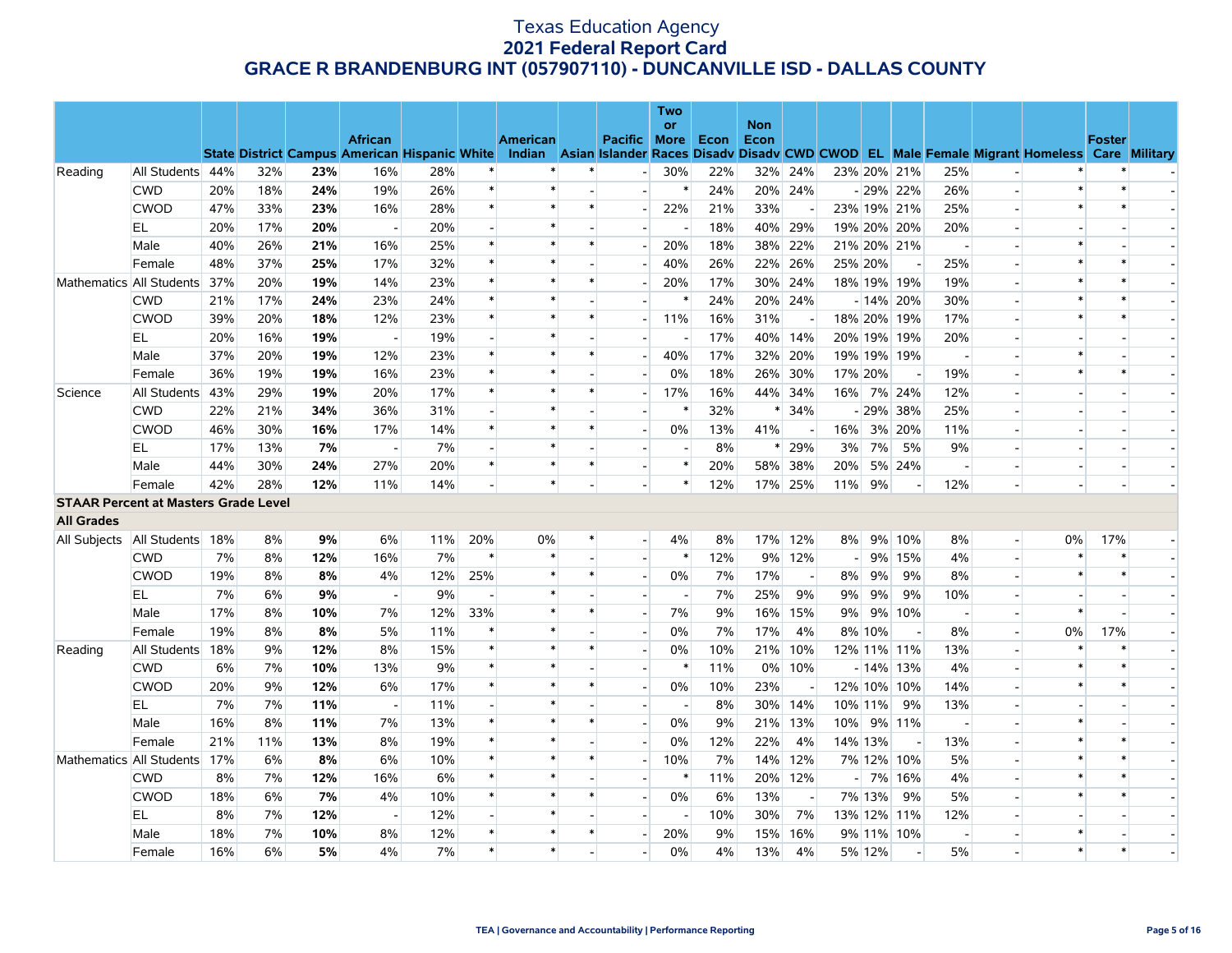|         |              |     |     |     | <b>African</b><br><b>State District Campus American Hispanic White</b> |       | <b>American</b><br><b>Indian</b> | Pacific More | <b>Two</b><br>or. | Econ | <b>Non</b><br>Econ |     |       |       |        |       | Asian Islander Races Disady Disady CWD CWOD EL Male Female Migrant Homeless Care Military | <b>Foster</b> |  |
|---------|--------------|-----|-----|-----|------------------------------------------------------------------------|-------|----------------------------------|--------------|-------------------|------|--------------------|-----|-------|-------|--------|-------|-------------------------------------------------------------------------------------------|---------------|--|
| Science | All Students | 19% | 9%  | 5%  | 4%                                                                     | 6%    |                                  |              | 0%                | 4%   | 11%                | 14% |       | 3% 0% | 8%     | $1\%$ |                                                                                           |               |  |
|         | <b>CWD</b>   | 8%  | 10% | 14% | 27%                                                                    | 6%    |                                  |              |                   | 14%  |                    | 14% |       |       | 0% 19% | 0%    |                                                                                           |               |  |
|         | <b>CWOD</b>  | 20% | 9%  | 3%  | 0%                                                                     | 6%    |                                  |              | 0%                | 2%   | 12%                |     | 3%    | 0%    | 5%     | 1%    |                                                                                           |               |  |
|         | EL           | 4%  | 4%  | 0%  |                                                                        | $0\%$ |                                  |              |                   | 0%   |                    | 0%  | $0\%$ | $0\%$ | 0%     | 0%    |                                                                                           |               |  |
|         | Male         | 20% | 11% | 8%  | 7%                                                                     | 10%   |                                  |              |                   | 8%   | 8%                 | 19% | 5%    | $0\%$ | 8%     |       |                                                                                           |               |  |
|         | Female       | 18% | 8%  | 1%  | 0%                                                                     | 2%    |                                  |              |                   | 0%   | 17%                | 0%  |       | 1% 0% |        | $1\%$ |                                                                                           |               |  |

- Indicates there are no students in the group.

\* Indicates results are masked due to small numbers to protect student confidentiality.

#### **Part (iii): Academic Growth and Graduation Rate**

#### **Part (iii)(I): Academic Growth**

This section provides information on students' academic growth for mathematics and reading/ELA for public elementary schools and secondary schools which don't have a graduation rate, for the 2020-21 school year. These results include all students tested, regardless of whether they were in the accountability subset. (CWD: children with disability; CWOD: children without disability; EL: English learner)

 *USDE waived reporting requirements in Section 1111(h)(1)(C)(iii)(I) (other academic indicator results for schools that are not high schools) for the 2020-21 school year.*

#### **Part (iii)(II): Graduation Rate**

This section provides information on high school graduation rates for the class of 2020.

### **There is no data for this campus.**

#### **Part (iv): English Language Proficiency**

This section provides information on the number and percentage of English learners achieving English language proficiency based on the 2021 Texas English Language Proficiency Assessment System (TELPAS) data. (EL: English learner)

| <b>Total</b> | <b>EL in Proficiency</b> | Rate of     |
|--------------|--------------------------|-------------|
| <b>Class</b> | of EL                    | Proficiency |
| 95           | 8                        |             |

- Indicates there are no students in the group.
- \* Indicates results are masked due to small numbers to protect student confidentiality.
- $\diamond$  Indicates data reporting does not meet for Minimum Size.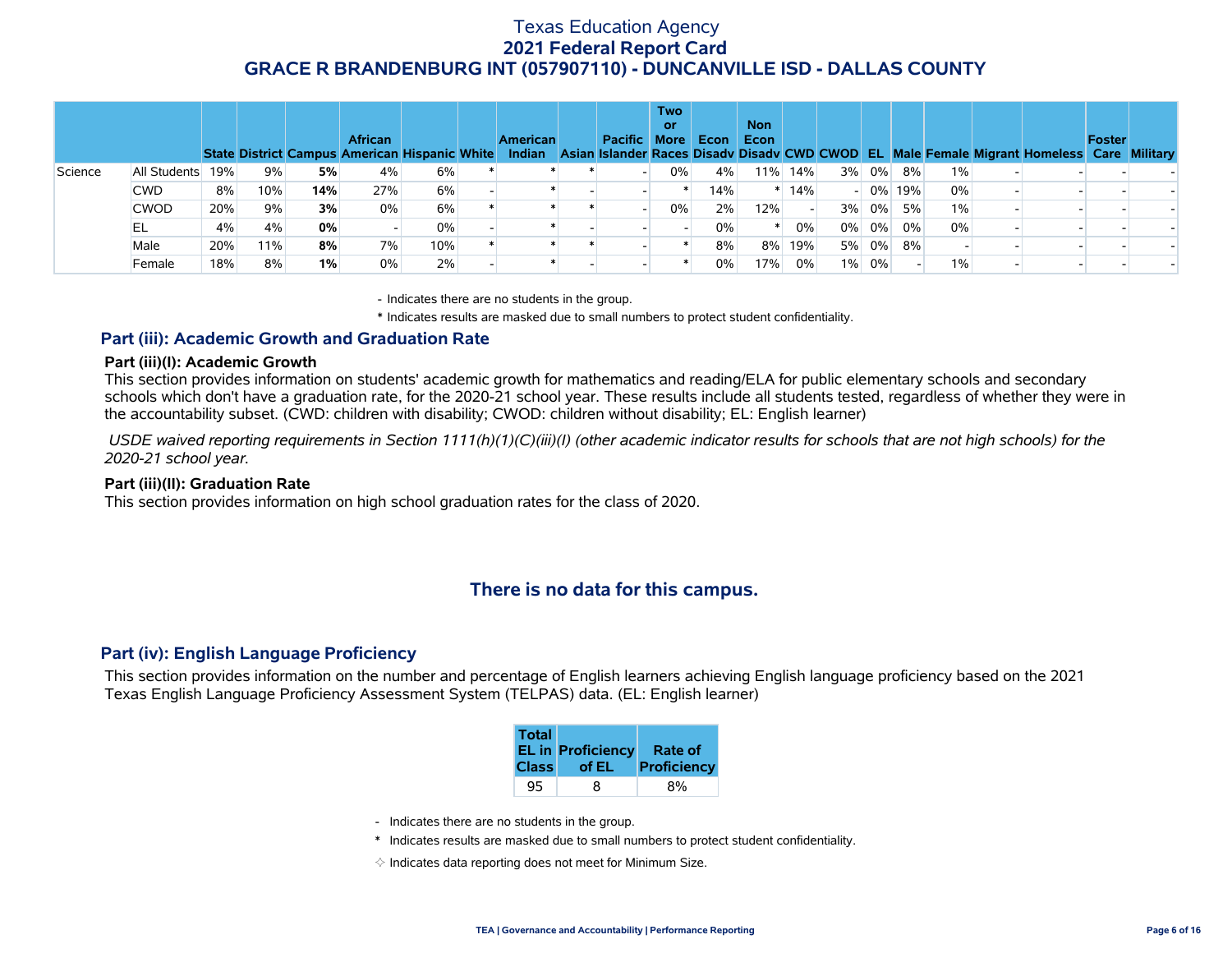### **Part (v): School Quality or Student Success (SQSS)**

This section provides information on school quality or student success, which is college, career and military readiness (CCMR) for high schools and average performance rate of the three STAAR performance levels of all students, regardless of whether they were in the accountability subset, for elementary and secondary schools without a graduation rate. (CWD: children with disability; EL: English learner)

|                                                                                 | All                      | <b>African</b><br><b>Students American Hispanic White</b> |    |                          | <b>American</b><br>Indian |                          | <b>Pacific</b><br>Asian Islander Races Disady CWD | Two<br>0ľ<br><b>More</b> | Econ   |    | EL |
|---------------------------------------------------------------------------------|--------------------------|-----------------------------------------------------------|----|--------------------------|---------------------------|--------------------------|---------------------------------------------------|--------------------------|--------|----|----|
| <b>Student Success (Student Achievement Domain Score: STAAR Component Only)</b> |                          |                                                           |    |                          |                           |                          |                                                   |                          |        |    |    |
| <b>STAAR Component Score</b>                                                    | 26                       | 22                                                        | 30 | 53                       | 6                         | $\ast$                   | $\blacksquare$                                    | 27                       | 25     | 26 | 25 |
| <b>School Quality (College, Career, and Military Readiness Performance)</b>     |                          |                                                           |    |                          |                           |                          |                                                   |                          |        |    |    |
| <b>%Students meeting CCMR</b>                                                   | $\overline{\phantom{a}}$ |                                                           |    | $\overline{\phantom{0}}$ | $\overline{\phantom{0}}$  | $\overline{\phantom{0}}$ | $\overline{\phantom{a}}$                          | $\overline{\phantom{0}}$ | $\sim$ |    |    |

- Indicates there are no students in the group.

\* Indicates results are masked due to small numbers to protect student confidentiality.

#### **Part (vi): Goal Meeting Status**

This section provides information on the progress of all students and each student group toward meeting the long-term goals or interim objectives on STAAR academic performance, federal graduation rate, and English learners' language proficiency. (CWD: children with disability; EL: English learner)

 *USDE waived reporting requirements in Section 1111(h)(1)(C)(vi) (progress toward meeting long-term goals and measurements of interim progress) for the 2020-21 school year.*

#### **Part (vii): STAAR Participation**

This section provides the percentage of students assessed and not assessed on STAAR for mathematics, reading/ELA, and science. (CWD: children with disability; CWOD: children without disability; EL: English learner)

|                           |              |     | <b>African</b><br><b>Campus American Hispanic White</b> |     |      | <b>American</b><br>Indian | <b>Pacific</b><br>Asian Islander Races Disady Disady CWD CWOD | <b>Two</b><br>or<br><b>More</b> | Econ | <b>Non</b><br>Econ |           |     | -EL     |     |     | <b>Male Female Migrant</b> |
|---------------------------|--------------|-----|---------------------------------------------------------|-----|------|---------------------------|---------------------------------------------------------------|---------------------------------|------|--------------------|-----------|-----|---------|-----|-----|----------------------------|
| <b>Participation Rate</b> |              |     |                                                         |     |      |                           |                                                               |                                 |      |                    |           |     |         |     |     |                            |
| <b>All Subjects</b>       | All Students | 93% | 90%                                                     | 96% | 77%  | 100%                      |                                                               | 90%                             | 93%  | 95%                | 91%       | 93% | 99%     | 94% | 92% |                            |
|                           | <b>CWD</b>   | 91% | 89%                                                     | 92% |      |                           |                                                               |                                 | 92%  | 85%                | 91%       |     | $-100%$ | 91% | 92% |                            |
|                           | <b>CWOD</b>  | 93% | 90%                                                     | 97% | 73%  |                           |                                                               | 88%                             | 93%  | 96%                |           | 93% | 99%     | 95% | 92% |                            |
|                           | EL           | 99% |                                                         | 99% |      |                           |                                                               |                                 | 99%  |                    | 100% 100% | 99% | 99%     | 98% | 99% |                            |
|                           | Male         | 94% | 91%                                                     | 97% | 100% |                           |                                                               | 100%                            | 94%  | 98%                | 91%       | 95% | 98%     | 94% |     |                            |
|                           | Female       | 92% | 89%                                                     | 96% | 57%  |                           |                                                               | 80%                             | 92%  | 91%                | 92%       | 92% | 99%     |     | 92% |                            |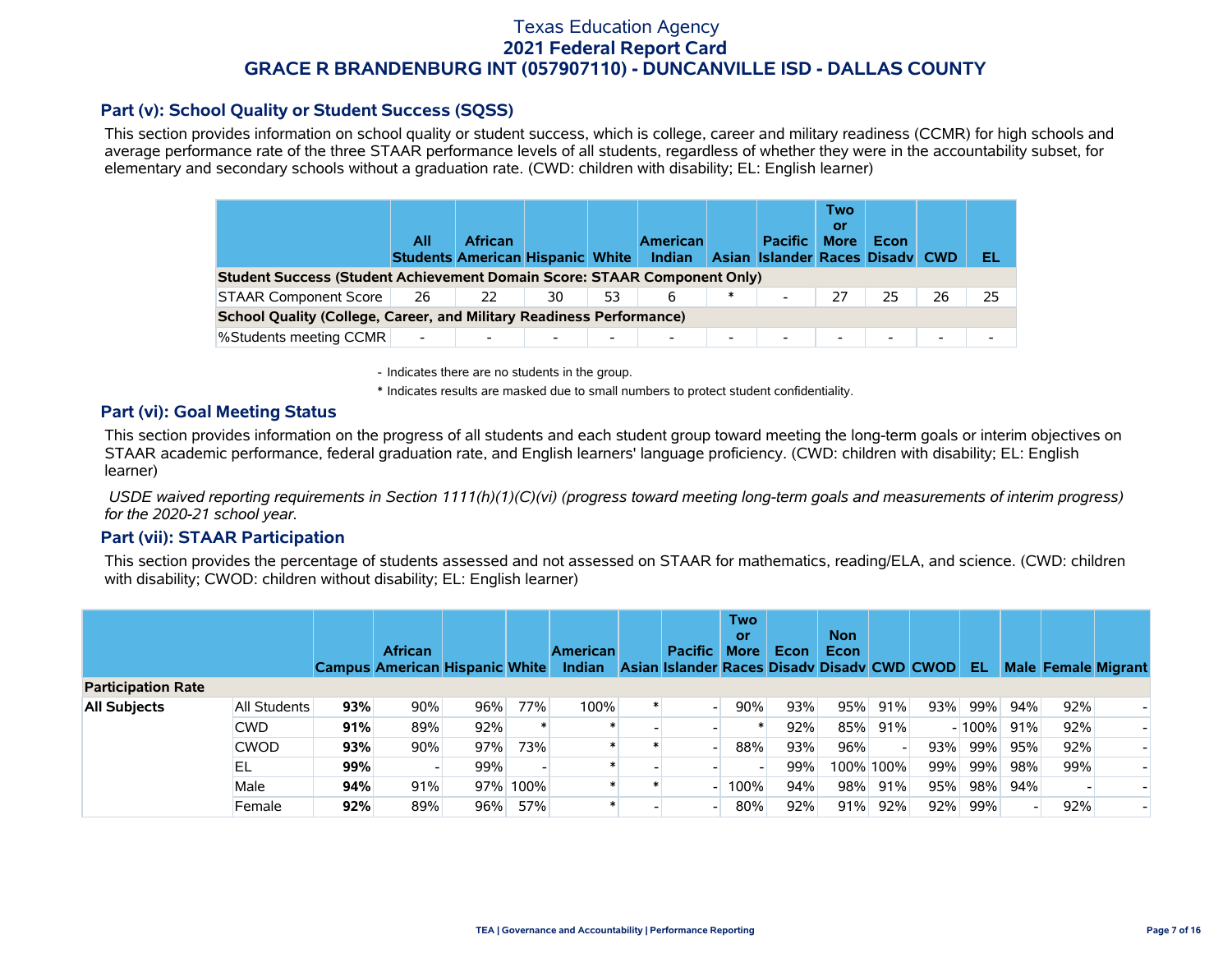|                                          |              |                |                                                         |      |                          |                                                                          |                          |                          | <b>Two</b>               |                |            |                          |     |                |                          |                          |                            |
|------------------------------------------|--------------|----------------|---------------------------------------------------------|------|--------------------------|--------------------------------------------------------------------------|--------------------------|--------------------------|--------------------------|----------------|------------|--------------------------|-----|----------------|--------------------------|--------------------------|----------------------------|
|                                          |              |                |                                                         |      |                          |                                                                          |                          |                          | or                       |                | <b>Non</b> |                          |     |                |                          |                          |                            |
|                                          |              |                | <b>African</b><br><b>Campus American Hispanic White</b> |      |                          | <b>American</b><br>Indian Asian Islander Races Disady Disady CWD CWOD EL |                          | Pacific More             |                          | Econ           | Econ       |                          |     |                |                          |                          | <b>Male Female Migrant</b> |
| Reading                                  | All Students | 94%            | 90%                                                     | 97%  | 80%                      | $\ast$                                                                   | $\ast$                   | $\overline{\phantom{a}}$ | 91%                      | 93%            | 95%        | 91%                      |     | 94% 100%       | 95%                      | 92%                      |                            |
|                                          | <b>CWD</b>   | 91%            | 89%                                                     | 92%  | $\ast$                   | $\ast$                                                                   |                          |                          | $\ast$                   | 91%            | 83%        | 91%                      |     | $-100%$        | 90%                      | 92%                      |                            |
|                                          | <b>CWOD</b>  | 94%            | 91%                                                     | 98%  | $\pmb{\ast}$             | $\ast$                                                                   | $\ast$                   | $\overline{\phantom{a}}$ | 90%                      | 94%            | 96%        |                          |     | 94% 100%       | 96%                      | 92%                      | $\overline{a}$             |
|                                          | EL.          | 100%           |                                                         | 100% | $\overline{\phantom{a}}$ | $\ast$                                                                   |                          | $\overline{a}$           | $\overline{a}$           | 100%           |            | 100% 100%                |     | 100% 100% 100% |                          | 100%                     |                            |
|                                          | Male         | 95%            | 91%                                                     | 98%  | $\ast$                   | $\ast$                                                                   | $\ast$                   |                          | 100%                     | 94%            | 97%        | 90%                      |     | 96% 100%       | 95%                      |                          |                            |
|                                          | Female       | 92%            | 89%                                                     | 96%  | $\ast$                   | $\ast$                                                                   |                          |                          | 83%                      | 92%            | 92%        | 92%                      |     | 92% 100%       | $\overline{a}$           | 92%                      |                            |
| <b>Mathematics</b>                       | All Students | 93%            | 89%                                                     | 96%  | 80%                      | $\ast$                                                                   | $\pmb{\ast}$             | $\overline{\phantom{a}}$ | 91%                      | 92%            | 95%        | 91%                      |     | 93% 98%        | 93%                      | 92%                      | $\blacksquare$             |
|                                          | <b>CWD</b>   | 91%            | 89%                                                     | 92%  | $\ast$                   | $\ast$                                                                   |                          |                          | $\ast$                   | 91%            | 83%        | 91%                      |     | - 100%         | 90%                      | 92%                      | $\overline{a}$             |
|                                          | <b>CWOD</b>  | 93%            | 89%                                                     | 97%  | $\ast$                   | $\ast$                                                                   | $\ast$                   |                          | 90%                      | 92%            | 96%        |                          | 93% | 98%            | 94%                      | 92%                      |                            |
|                                          | <b>EL</b>    | 98%            |                                                         | 98%  | $\blacksquare$           | $\ast$                                                                   |                          | $\overline{a}$           | $\overline{\phantom{a}}$ | 98%            | 100% 100%  |                          | 98% | 98%            | 96%                      | 100%                     | $\overline{a}$             |
|                                          | Male         | 93%            | 90%                                                     | 96%  | $\ast$                   | $\ast$                                                                   | $\ast$                   | $\overline{\phantom{0}}$ | 100%                     | 93%            | 97%        | 90%                      | 94% | 96%            | 93%                      |                          |                            |
|                                          | Female       | 92%            | 87%                                                     | 97%  | $\ast$                   | $\ast$                                                                   |                          |                          | 83%                      | 92%            | 92%        | 92%                      |     | 92% 100%       | $\overline{a}$           | 92%                      |                            |
| <b>Science</b>                           | All Students | 93%            | 92%                                                     | 95%  | $\ast$                   | $\ast$                                                                   | $\ast$                   | $\overline{a}$           | 86%                      | 93%            | 95%        | 94%                      |     | 93% 98%        | 95%                      | 91%                      | $\overline{a}$             |
|                                          | <b>CWD</b>   | 94%            | 92%                                                     | 94%  | $\overline{\phantom{a}}$ | $\ast$                                                                   | $\blacksquare$           | $\overline{\phantom{0}}$ | $\ast$                   | 93%            | $\ast$     | 94%                      |     | $-100%$        | 95%                      | 89%                      | $\overline{\phantom{a}}$   |
|                                          | <b>CWOD</b>  | 93%            | 92%                                                     | 95%  | $\ast$                   | $\ast$                                                                   | $\ast$                   | $\blacksquare$           | 83%                      | 93%            | 94%        |                          | 93% | 97%            | 94%                      | 92%                      |                            |
|                                          | EL.          | 98%            |                                                         | 98%  | $\overline{a}$           | $\ast$                                                                   |                          |                          |                          | 98%            |            | * 100%                   | 97% |                | 98% 100%                 | 96%                      |                            |
|                                          | Male         | 95%            | 92%                                                     | 96%  | $\pmb{\ast}$             | $\ast$                                                                   | $\ast$                   | $\overline{\phantom{a}}$ | $\ast$                   | 94%            | 100%       | 95%                      |     | 94% 100%       | 95%                      | $\blacksquare$           | $\blacksquare$             |
|                                          | Female       | 91%            | 93%                                                     | 94%  | $\ast$                   | $\ast$                                                                   |                          | $\overline{\phantom{0}}$ | $\ast$                   | 92%            | 86%        | 89%                      | 92% | 96%            | $\blacksquare$           | 91%                      |                            |
| <b>SAT/ACT All Subjects All Students</b> |              |                |                                                         |      |                          |                                                                          |                          |                          |                          |                |            |                          |     |                |                          |                          |                            |
|                                          | <b>CWD</b>   |                |                                                         |      | $\overline{a}$           |                                                                          | $\overline{a}$           | $\overline{a}$           |                          | $\overline{a}$ |            |                          |     |                | $\blacksquare$           | $\overline{a}$           | $\overline{\phantom{a}}$   |
|                                          | <b>CWOD</b>  |                |                                                         |      |                          |                                                                          | $\overline{\phantom{a}}$ | $\overline{\phantom{a}}$ | $\overline{a}$           | $\overline{a}$ |            |                          |     |                | $\overline{\phantom{a}}$ | $\blacksquare$           |                            |
|                                          | EL           |                |                                                         |      |                          |                                                                          |                          | $\overline{\phantom{a}}$ |                          | $\overline{a}$ |            |                          |     |                | $\overline{a}$           | $\overline{\phantom{a}}$ |                            |
|                                          | Male         |                |                                                         |      |                          |                                                                          |                          | $\overline{a}$           |                          | $\overline{a}$ |            |                          |     |                | $\blacksquare$           | $\overline{a}$           |                            |
|                                          | Female       | $\blacksquare$ |                                                         |      | $\blacksquare$           |                                                                          | $\sim$                   | $\overline{a}$           |                          | $\overline{a}$ | $\sim$     |                          |     |                | $\blacksquare$           | $\sim$                   | $\overline{\phantom{a}}$   |
| <b>Non-Participation Rate</b>            |              |                |                                                         |      |                          |                                                                          |                          |                          |                          |                |            |                          |     |                |                          |                          |                            |
| <b>All Subjects</b>                      | All Students | 7%             | 10%                                                     | 4%   | 23%                      | $0\%$                                                                    | $\ast$                   | $\overline{a}$           | 10%                      | 7%             | 5%         | 9%                       | 7%  | 1%             | 6%                       | 8%                       |                            |
|                                          | <b>CWD</b>   | 9%             | 11%                                                     | 8%   | $\ast$                   | $\ast$                                                                   |                          | $\overline{a}$           | $\ast$                   | 8%             | 15%        | 9%                       |     | 0%             | 9%                       | 8%                       | $\overline{\phantom{a}}$   |
|                                          | <b>CWOD</b>  | 7%             | 10%                                                     | 3%   | 27%                      | $\ast$                                                                   | $\ast$                   | $\overline{\phantom{0}}$ | 12%                      | 7%             | 4%         | $\overline{\phantom{a}}$ | 7%  | 1%             | 5%                       | 8%                       |                            |
|                                          | EL.          | 1%             |                                                         | 1%   |                          | $\ast$                                                                   |                          | $\blacksquare$           |                          | 1%             | 0%         | 0%                       | 1%  | 1%             | 2%                       | $1\%$                    | $\overline{\phantom{a}}$   |
|                                          | Male         | 6%             | 9%                                                      | 3%   | 0%                       | $\ast$                                                                   | $\ast$                   | $\mathbf{L}$             | 0%                       | 6%             | 2%         | 9%                       | 5%  | 2%             | 6%                       | $\blacksquare$           | $\overline{a}$             |
|                                          | Female       | 8%             | 11%                                                     | 4%   | 43%                      | $\ast$                                                                   | $\sim$                   | $\overline{a}$           | 20%                      | 8%             | 9%         | 8%                       | 8%  | 1%             | $\overline{\phantom{a}}$ | 8%                       | $\overline{\phantom{a}}$   |
| Reading                                  | All Students | 6%             | 10%                                                     | 3%   | 20%                      | $\ast$                                                                   | $\ast$                   | $\overline{a}$           | 9%                       | 7%             | 5%         | 9%                       | 6%  | 0%             | 5%                       | 8%                       |                            |
|                                          | <b>CWD</b>   | 9%             | 11%                                                     | 8%   | $\ast$                   | $\ast$                                                                   |                          |                          | $\ast$                   | 9%             | 17%        | 9%                       |     | 0%             | 10%                      | 8%                       |                            |
|                                          | <b>CWOD</b>  | 6%             | 9%                                                      | 2%   | $\ast$                   | $\ast$                                                                   | $\ast$                   | $\overline{a}$           | 10%                      | 6%             | 4%         | $\overline{\phantom{a}}$ | 6%  | 0%             | 4%                       | 8%                       |                            |
|                                          | <b>EL</b>    | 0%             | ÷                                                       | 0%   | $\overline{\phantom{a}}$ | $\ast$                                                                   |                          | $\overline{\phantom{0}}$ | $\overline{a}$           | 0%             | 0%         | 0%                       | 0%  | 0%             | $0\%$                    | 0%                       |                            |
|                                          | Male         | 5%             | 9%                                                      | 2%   | $\ast$                   | $\ast$                                                                   | $\ast$                   | $\overline{a}$           | 0%                       | 6%             | 3%         | 10%                      | 4%  | 0%             | 5%                       |                          | $\overline{a}$             |
|                                          | Female       | 8%             | 11%                                                     | 4%   | $\pmb{\ast}$             | $\ast$                                                                   |                          | $\overline{a}$           | 17%                      | 8%             | 8%         | 8%                       | 8%  | 0%             | $\overline{a}$           | 8%                       | $\overline{a}$             |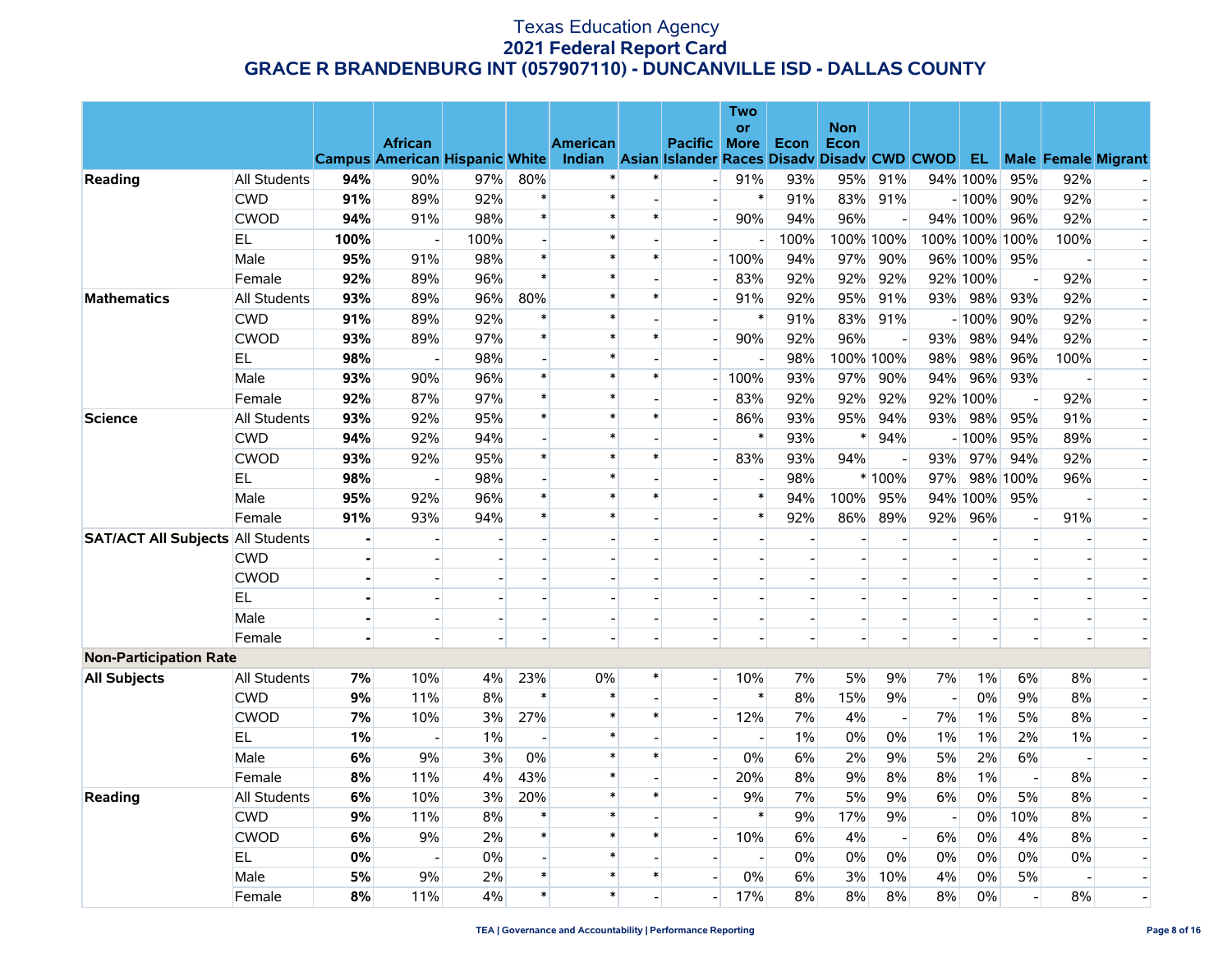|                                          |                     |    | <b>African</b><br><b>Campus American Hispanic White</b> |       |     | <b>American</b><br>Indian Asian Islander Races Disady Disady CWD CWOD | <b>Pacific</b> | <b>Two</b><br>or<br><b>More</b> | Econ | <b>Non</b><br>Econ |       |    | EL    |     |     | <b>Male Female Migrant</b> |
|------------------------------------------|---------------------|----|---------------------------------------------------------|-------|-----|-----------------------------------------------------------------------|----------------|---------------------------------|------|--------------------|-------|----|-------|-----|-----|----------------------------|
| <b>Mathematics</b>                       | <b>All Students</b> | 7% | 11%                                                     | $4\%$ | 20% |                                                                       |                | 9%                              | 8%   | 5%                 | 9%    | 7% | $2\%$ | 7%  | 8%  |                            |
|                                          | <b>CWD</b>          | 9% | 11%                                                     | 8%    |     |                                                                       |                |                                 | 9%   | 17%                | 9%    |    | $0\%$ | 10% | 8%  |                            |
|                                          | <b>CWOD</b>         | 7% | 11%                                                     | 3%    |     |                                                                       |                | 10%                             | 8%   | 4%                 |       | 7% | 2%    | 6%  | 8%  |                            |
|                                          | <b>EL</b>           | 2% |                                                         | 2%    |     |                                                                       |                |                                 | 2%   | 0%                 | $0\%$ | 2% | 2%    | 4%  | 0%  |                            |
|                                          | Male                | 7% | 10%                                                     | 4%    |     |                                                                       |                | $0\%$                           | 7%   | 3%                 | 10%   | 6% | 4%    | 7%  |     |                            |
|                                          | Female              | 8% | 13%                                                     | 3%    |     |                                                                       |                | 17%                             | 8%   | 8%                 | 8%    | 8% | 0%    |     | 8%  |                            |
| <b>Science</b>                           | <b>All Students</b> | 7% | 8%                                                      | 5%    |     |                                                                       |                | 14%                             | 7%   | 5%                 | 6%    | 7% | 2%    | 5%  | 9%  |                            |
|                                          | <b>CWD</b>          | 6% | 8%                                                      | 6%    |     |                                                                       |                | $\ast$                          | 7%   | $\ast$             | 6%    |    | 0%    | 5%  | 11% |                            |
|                                          | <b>CWOD</b>         | 7% | 8%                                                      | 5%    |     |                                                                       |                | 17%                             | 7%   | 6%                 |       | 7% | 3%    | 6%  | 8%  |                            |
|                                          | EL                  | 2% |                                                         | 2%    |     |                                                                       |                |                                 | 2%   |                    | $0\%$ | 3% | 2%    | 0%  | 4%  |                            |
|                                          | Male                | 5% | 8%                                                      | 4%    |     |                                                                       |                |                                 | 6%   | 0%                 | 5%    | 6% | $0\%$ | 5%  |     |                            |
|                                          | Female              | 9% | 7%                                                      | 6%    |     |                                                                       |                |                                 | 8%   | 14%                | 11%   | 8% | 4%    |     | 9%  |                            |
| <b>SAT/ACT All Subjects All Students</b> |                     |    |                                                         |       |     |                                                                       |                |                                 |      |                    |       |    |       |     |     |                            |
|                                          | <b>CWD</b>          |    |                                                         |       |     |                                                                       |                |                                 |      |                    |       |    |       |     |     |                            |
|                                          | <b>CWOD</b>         |    |                                                         |       |     |                                                                       |                |                                 |      |                    |       |    |       |     |     |                            |
|                                          | EL                  |    |                                                         |       |     |                                                                       |                |                                 |      |                    |       |    |       |     |     |                            |
|                                          | Male                |    |                                                         |       |     |                                                                       |                |                                 |      |                    |       |    |       |     |     |                            |
|                                          | Female              |    |                                                         |       |     |                                                                       |                |                                 |      |                    |       |    |       |     |     |                            |

- Indicates there are no students in the group.

\* Indicates results are masked due to small numbers to protect student confidentiality.

### **Part (viii): Civil Rights Data**

Part (viii)(I) This section provides information from the 2017-18 CRDC surveys, submitted by school districts to the Office for Civil Rights on measures of school quality, climate, and safety, including counts of in-school suspensions, out-of-school suspensions, expulsions, school related arrests, referrals to law enforcement, chronic absenteeism (including both excused and unexcused absences), incidences of violence, including bullying and harassment. (EL: English learner)

|                                      | Total | <b>African</b> |  | <b>Indian</b><br>or<br><b>Alaska</b> | <b>Pacific More</b> | <b>Two</b><br>or | <b>Students</b><br>with<br>students American Hispanic White Native Asian Islander Races EL Disabilities | <b>Students</b><br>with<br><b>Disabilities</b><br>(Section<br>504) |
|--------------------------------------|-------|----------------|--|--------------------------------------|---------------------|------------------|---------------------------------------------------------------------------------------------------------|--------------------------------------------------------------------|
| <b>Students Without Disabilities</b> |       |                |  |                                      |                     |                  |                                                                                                         |                                                                    |
| <b>In-School Suspensions</b>         |       |                |  |                                      |                     |                  |                                                                                                         |                                                                    |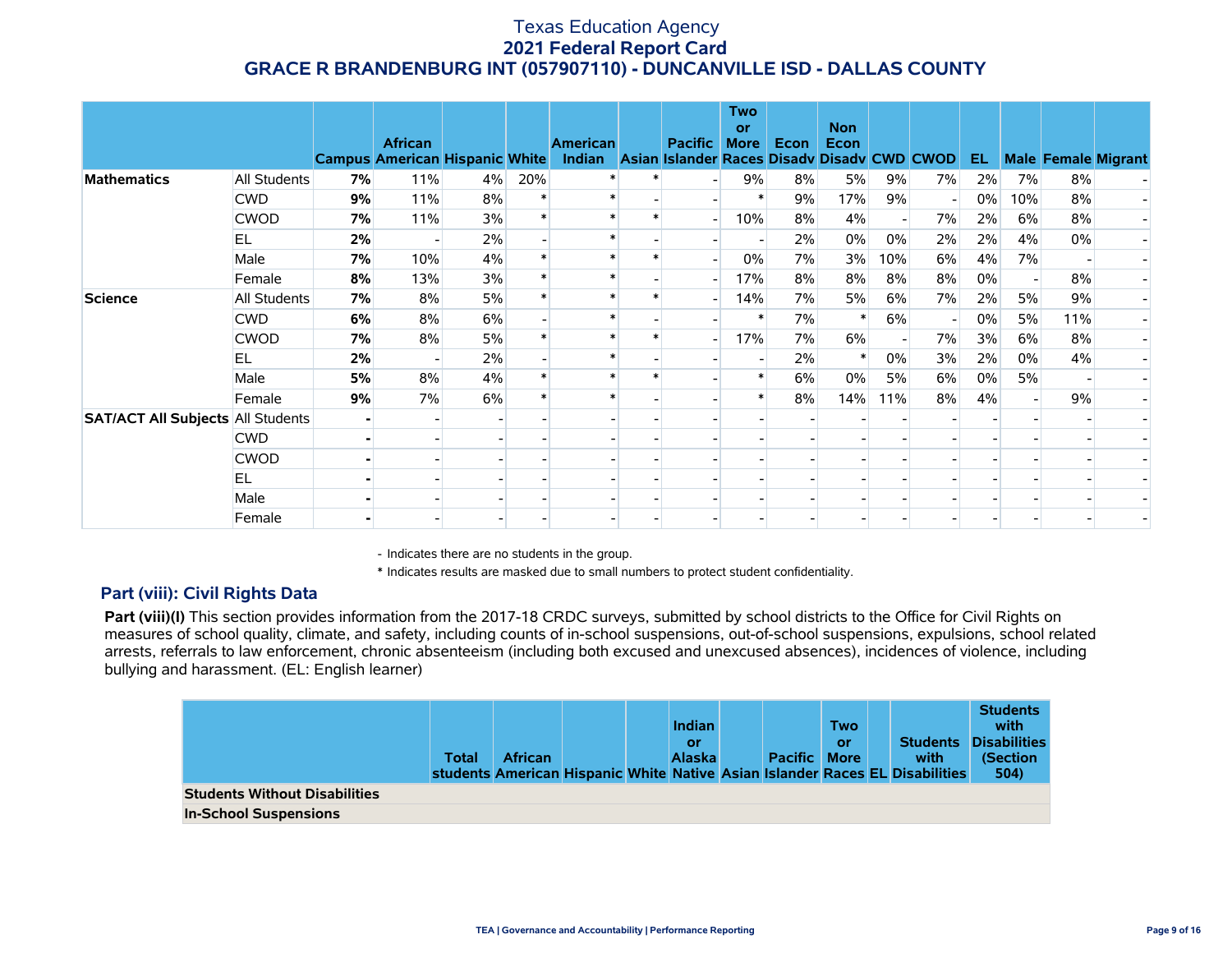|                                     |        |                |                |                |                | Indian         |                |                     | <b>Two</b>     |                |                                                                                      | <b>Students</b><br>with |
|-------------------------------------|--------|----------------|----------------|----------------|----------------|----------------|----------------|---------------------|----------------|----------------|--------------------------------------------------------------------------------------|-------------------------|
|                                     |        |                |                |                |                | or             |                |                     | <b>or</b>      |                | <b>Students</b>                                                                      | <b>Disabilities</b>     |
|                                     |        | <b>Total</b>   | <b>African</b> |                |                | <b>Alaska</b>  |                | <b>Pacific More</b> |                |                | with<br>students American Hispanic White Native Asian Islander Races EL Disabilities | (Section<br>504)        |
|                                     | Male   | 77             | 56             | 19             | $\overline{2}$ | 0              | 0              | $\overline{0}$      | 0              | $\overline{2}$ |                                                                                      |                         |
|                                     | Female | 41             | 28             | 9              | $\mathbf{1}$   | $\overline{3}$ | $\mathbf 0$    | 0                   | 0              | $\mathbf{1}$   |                                                                                      |                         |
|                                     | Total  | 118            | 84             | 28             | 3              | $\overline{3}$ | $\mathbf 0$    | 0                   | 0              | 3              |                                                                                      |                         |
| <b>Out-of-School Suspensions</b>    |        |                |                |                |                |                |                |                     |                |                |                                                                                      |                         |
|                                     | Male   | 32             | 24             | 6              | $\overline{2}$ | $\overline{0}$ | $\mathbf 0$    | $\overline{0}$      | 0              | $\mathbf{1}$   |                                                                                      |                         |
|                                     | Female | 18             | 14             | $\overline{3}$ | $\mathbf{0}$   | $\mathbf{1}$   | $\mathbf 0$    | $\overline{0}$      | 0              | $\mathbf 0$    |                                                                                      |                         |
|                                     | Total  | 50             | 38             | $\mathsf{g}$   | $\overline{2}$ | $\mathbf{1}$   | $\mathbf 0$    | $\overline{0}$      | 0              | $\mathbf{1}$   |                                                                                      |                         |
| <b>Expulsions</b>                   |        |                |                |                |                |                |                |                     |                |                |                                                                                      |                         |
| <b>With Educational Services</b>    | Male   | $\mathbf{1}$   | $\overline{0}$ | 0              | 1              | $\overline{0}$ | 0              | $\overline{0}$      | 0              | $\mathbf 0$    |                                                                                      |                         |
|                                     | Female | $\pmb{0}$      | $\mathbf 0$    | $\mathbf 0$    | $\mathbf 0$    | $\Omega$       | $\mathbf 0$    | 0                   | 0              | $\mathbf 0$    |                                                                                      |                         |
|                                     | Total  | $\mathbf{1}$   | $\mathbf{0}$   | 0              | $\mathbf{1}$   | $\Omega$       | $\mathbf 0$    | 0                   | 0              | $\mathbf 0$    |                                                                                      |                         |
| <b>Without Educational Services</b> | Male   | $\pmb{0}$      | $\mathbf 0$    | 0              | $\mathbf{0}$   | $\Omega$       | $\mathbf 0$    | 0                   | 0              | $\mathbf 0$    |                                                                                      |                         |
|                                     | Female | $\mathbf 0$    | $\mathbf 0$    | 0              | 0              | $\overline{0}$ | $\mathbf 0$    | 0                   | 0              | $\pmb{0}$      |                                                                                      |                         |
|                                     | Total  | 0              | $\Omega$       | 0              | 0              | $\Omega$       | 0              | 0                   | 0              | $\overline{0}$ |                                                                                      |                         |
| Under Zero Tolerance Policies Male  |        | $\mathbf 0$    | 0              | 0              | 0              | $\overline{0}$ | $\mathbf 0$    | 0                   | 0              | $\mathbf 0$    |                                                                                      |                         |
|                                     | Female | $\mathbf 0$    | 0              | $\mathbf 0$    | $\mathbf{0}$   | $\Omega$       | $\mathbf 0$    | 0                   | 0              | $\mathbf 0$    |                                                                                      |                         |
|                                     | Total  | 0              | $\mathbf 0$    | 0              | 0              | $\Omega$       | $\mathbf 0$    | 0                   | 0              | $\overline{0}$ |                                                                                      |                         |
| <b>School-Related Arrests</b>       |        |                |                |                |                |                |                |                     |                |                |                                                                                      |                         |
|                                     | Male   | $\mathbf 0$    | $\overline{0}$ | $\mathbf{0}$   | $\overline{0}$ | $\overline{0}$ | $\mathbf 0$    | $\overline{0}$      | 0              | $\mathbf 0$    |                                                                                      |                         |
|                                     | Female | $\mathbf 0$    | $\mathbf{0}$   | $\Omega$       | $\mathbf 0$    | $\Omega$       | $\mathbf 0$    | $\overline{0}$      | 0              | $\mathbf 0$    |                                                                                      |                         |
|                                     | Total  | $\mathbf 0$    | $\mathbf{0}$   | $\mathbf{0}$   | $\mathbf{0}$   | $\overline{0}$ | $\mathbf 0$    | 0                   | 0              | $\overline{0}$ |                                                                                      |                         |
| <b>Referrals to Law Enforcement</b> |        |                |                |                |                |                |                |                     |                |                |                                                                                      |                         |
|                                     | Male   | 0              | $\overline{0}$ | $\overline{0}$ | $\overline{0}$ | $\overline{0}$ | $\overline{0}$ | $\overline{0}$      | $\overline{0}$ | $\mathbf 0$    |                                                                                      |                         |
|                                     | Female | 0              | $\mathbf{0}$   | $\overline{0}$ | $\mathbf{0}$   | $\overline{0}$ | $\overline{0}$ | $\overline{0}$      | $\overline{0}$ | $\overline{0}$ |                                                                                      |                         |
|                                     | Total  | 0              | $\mathbf{0}$   | $\mathbf{0}$   | $\overline{0}$ | $\Omega$       | $\mathbf 0$    | $\Omega$            | 0              | $\overline{0}$ |                                                                                      |                         |
| <b>Students With Disabilities</b>   |        |                |                |                |                |                |                |                     |                |                |                                                                                      |                         |
| <b>In-School Suspensions</b>        |        |                |                |                |                |                |                |                     |                |                |                                                                                      |                         |
|                                     | Male   | 12             | 12             | 0              | $\mathbf{0}$   | $\overline{0}$ | $\mathbf 0$    | $\overline{0}$      | $\overline{0}$ | $\overline{0}$ |                                                                                      | 6                       |
|                                     | Female | $\overline{2}$ | $\overline{2}$ | 0              | $\overline{0}$ | $\overline{0}$ | $\mathbf 0$    | $\overline{0}$      | 0              | $\mathbf 0$    |                                                                                      | $\mathbf{1}$            |
|                                     | Total  | 14             | 14             | $\mathbf{0}$   | $\Omega$       | $\Omega$       | 0              | $\Omega$            | 0              | $\mathbf 0$    |                                                                                      | $\overline{7}$          |
| <b>Out-of-School Suspensions</b>    |        |                |                |                |                |                |                |                     |                |                |                                                                                      |                         |
|                                     | Male   | 9              | 8              | $\mathbf{1}$   | $\Omega$       | $\Omega$       | $\mathbf 0$    | $\overline{0}$      | $\mathbf 0$    | $\mathbf 0$    |                                                                                      | 7                       |
|                                     | Female | 1              | $\mathbf{1}$   | $\mathbf{0}$   | 0              | $\overline{0}$ | $\mathbf 0$    | 0                   | 0              | $\mathbf 0$    |                                                                                      | $\mathbf{1}$            |
|                                     | Total  | 10             | 9              | $\mathbf{1}$   | $\mathbf 0$    | $\Omega$       | $\mathbf 0$    | $\mathbf 0$         | $\pmb{0}$      | $\pmb{0}$      |                                                                                      | 8                       |
| <b>Expulsions</b>                   |        |                |                |                |                |                |                |                     |                |                |                                                                                      |                         |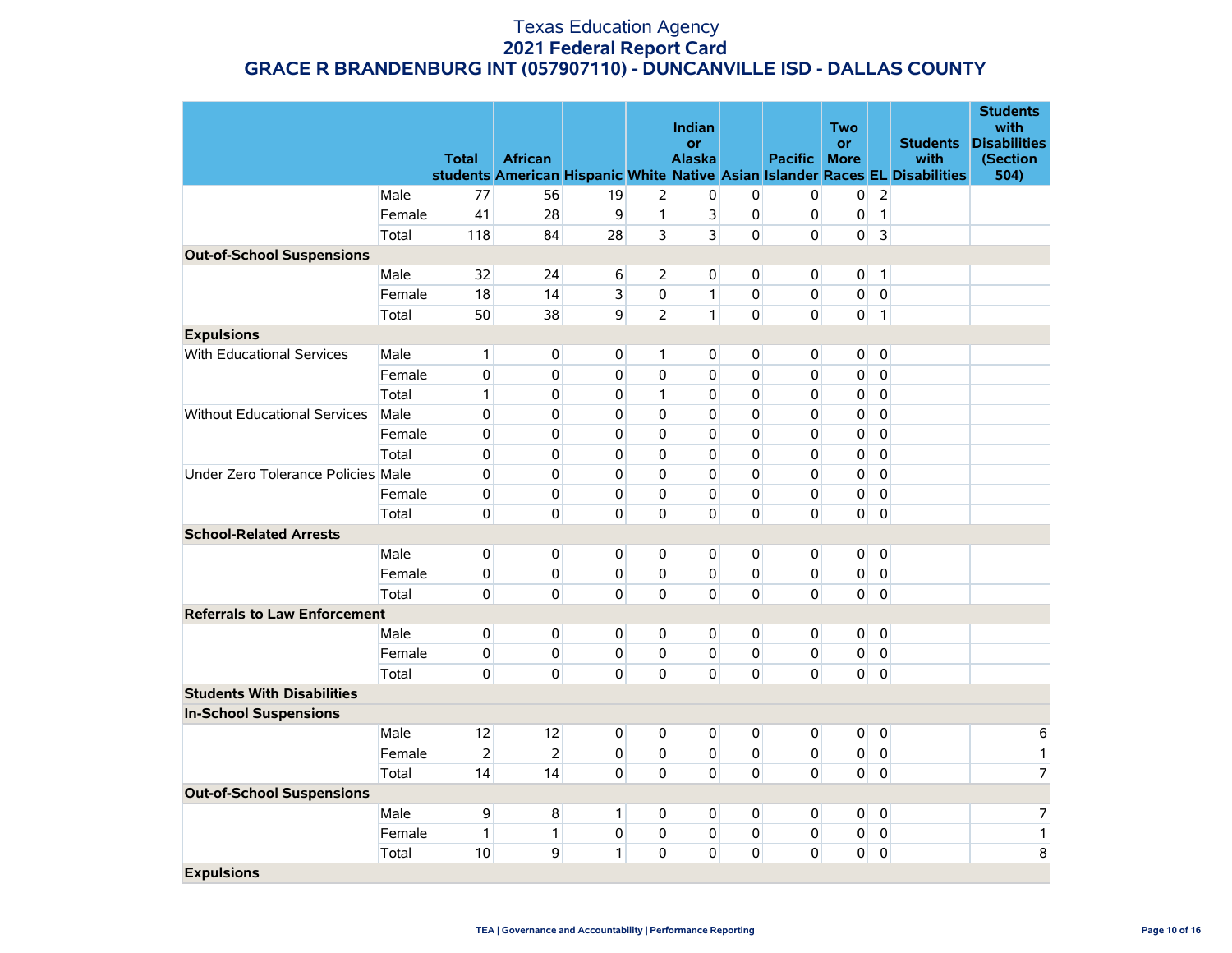|                                     |        | <b>Total</b> | <b>African</b> |             |                | Indian<br>or<br><b>Alaska</b> |             | <b>Pacific</b> | <b>Two</b><br>or<br><b>More</b> |                | <b>Students</b><br>with<br>students American Hispanic White Native Asian Islander Races EL Disabilities | <b>Students</b><br>with<br><b>Disabilities</b><br>(Section<br>504) |
|-------------------------------------|--------|--------------|----------------|-------------|----------------|-------------------------------|-------------|----------------|---------------------------------|----------------|---------------------------------------------------------------------------------------------------------|--------------------------------------------------------------------|
| <b>With Educational Services</b>    | Male   | 1            | 1              | 0           | 0              | 0                             | 0           | 0              | $\overline{0}$                  | $\overline{0}$ |                                                                                                         | 0                                                                  |
|                                     | Female | 0            | 0              | $\mathbf 0$ | 0              | $\mathbf{0}$                  | 0           | 0              | 0                               | 0              |                                                                                                         | 0                                                                  |
|                                     | Total  | 1            | 1              | 0           | 0              | 0                             | 0           | 0              | 0                               | 0              |                                                                                                         | 0                                                                  |
| <b>Without Educational Services</b> |        |              | 0              | 0           | 0              | 0                             | 0           | 0              |                                 | $\mathbf 0$    |                                                                                                         |                                                                    |
|                                     | Male   | 0            |                |             |                |                               |             |                | 0                               |                |                                                                                                         | 0                                                                  |
|                                     | Female | 0            | 0              | 0           | 0              | $\mathbf{0}$                  | 0           | 0              | 0                               | $\mathbf 0$    |                                                                                                         | 0                                                                  |
|                                     | Total  | 0            | 0              | 0           | 0              | $\mathbf 0$                   | $\mathbf 0$ | 0              | 0                               | $\pmb{0}$      |                                                                                                         | $\mathbf 0$                                                        |
| Under Zero Tolerance Policies Male  |        | 0            | 0              | $\mathbf 0$ | $\Omega$       | $\mathbf 0$                   | 0           | 0              | 0                               | $\mathbf 0$    |                                                                                                         | 0                                                                  |
|                                     | Female | 0            | 0              | 0           | 0              | 0                             | 0           | 0              | 0                               | $\mathbf 0$    |                                                                                                         | 0                                                                  |
|                                     | Total  | $\pmb{0}$    | 0              | $\mathbf 0$ | 0              | $\mathbf 0$                   | 0           | 0              | $\mathbf 0$                     | 0              |                                                                                                         | 0                                                                  |
| <b>School-Related Arrests</b>       |        |              |                |             |                |                               |             |                |                                 |                |                                                                                                         |                                                                    |
|                                     | Male   | 0            | 0              | 0           | 0              | 0                             | 0           | 0              | 0                               | $\overline{0}$ |                                                                                                         | 0                                                                  |
|                                     | Female | 0            | 0              | 0           | 0              | 0                             | 0           | 0              | 0                               | 0              |                                                                                                         | 0                                                                  |
|                                     | Total  | 0            | $\mathbf 0$    | 0           | 0              | 0                             | 0           | 0              | $\mathbf{0}$                    | $\pmb{0}$      |                                                                                                         | 0                                                                  |
| <b>Referrals to Law Enforcement</b> |        |              |                |             |                |                               |             |                |                                 |                |                                                                                                         |                                                                    |
|                                     | Male   | 0            | 0              | 0           | $\Omega$       | 0                             | 0           | $\Omega$       | 0                               | 0              |                                                                                                         | 0                                                                  |
|                                     | Female | 0            | 0              | 0           | $\Omega$       | 0                             | 0           | 0              | 0                               | 0              |                                                                                                         | 0                                                                  |
|                                     | Total  | 0            | 0              | 0           | 0              | 0                             | 0           | 0              | $\mathbf 0$                     | $\overline{0}$ |                                                                                                         | 0                                                                  |
| <b>All Students</b>                 |        |              |                |             |                |                               |             |                |                                 |                |                                                                                                         |                                                                    |
| <b>Chronic Absenteeism</b>          |        |              |                |             |                |                               |             |                |                                 |                |                                                                                                         |                                                                    |
|                                     | Male   | 46           | 29             | 14          | 3              | -8                            | -8          | -8             | -8                              | -8             | 10                                                                                                      | $-8$                                                               |
|                                     | Female | 26           | 15             | 7           | 4              | -8                            | $-8$        | -8             | -8                              | 1              | 5                                                                                                       | $-8$                                                               |
|                                     | Total  | 72           | 44             | 21          | $\overline{7}$ | $-8$                          | $-8$        | $-8$           | -8                              | 1              | 15                                                                                                      | $-8$                                                               |

|                                                                            | <b>Total</b> |
|----------------------------------------------------------------------------|--------------|
| <b>Incidents of Violence</b>                                               |              |
| Incidents of rape or attempted rape                                        |              |
| Incidents of sexual assault (other than rape)                              |              |
| Incidents of robbery with a weapon                                         |              |
| Incidents of robbery with a firearm or explosive device                    |              |
| Incidents of robbery without a weapon                                      |              |
| Incidents of physical attack or fight with a weapon                        |              |
| Incidents of physical attack or fight with a firearm or explosive device   |              |
| Incidents of physical attack or fight without a weapon                     |              |
| Incidents of threats of physical attack with a weapon                      |              |
| Incidents of threats of physical attack with a firearm or explosive device |              |
| Incidents of threats of physical attack without a weapon                   |              |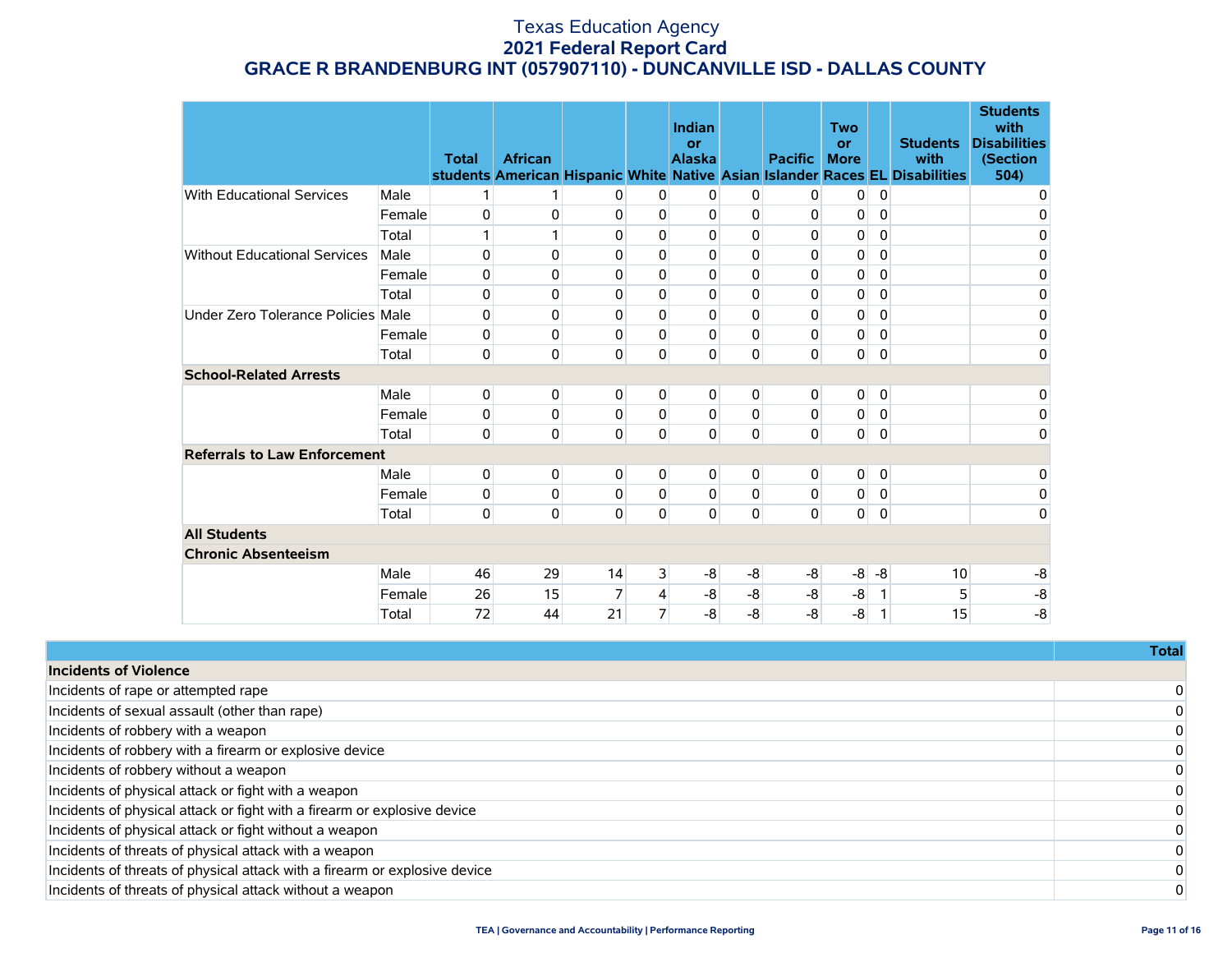|                                                          | Total    |
|----------------------------------------------------------|----------|
| Incidents of possession of a firearm or explosive device | $\Omega$ |
| Allegations of Harassment or bullying                    |          |
| On the basis of sex                                      | $\Omega$ |
| On the basis of race                                     | $\Omega$ |
| On the basis of disability                               | $\Omega$ |
| On the basis of sexual orientation                       | $\Omega$ |
| On the basis of religion                                 | $\Omega$ |

Part (viii)(II) This section provides information from the 2017-18 CRDC surveys, submitted by school districts to the Office for Civil Rights, on the number of students enrolled in preschool programs and accelerated coursework to earn postsecondary credit while still in high school.

|                                      |        | Total | <b>African</b> |    |      | Indian<br>or<br><b>Alaska</b> |    | <b>Pacific</b> | Two<br><b>or</b><br><b>More</b> |      | <b>Students</b><br>with<br>students American Hispanic White Native Asian Islander Races EL Disabilities |
|--------------------------------------|--------|-------|----------------|----|------|-------------------------------|----|----------------|---------------------------------|------|---------------------------------------------------------------------------------------------------------|
| <b>Preschool Programs</b>            |        |       |                |    |      |                               |    |                |                                 |      |                                                                                                         |
|                                      | Male   | -9    | -9             | -9 | -9   | -9                            | -9 | -9             | $-9$                            | $-9$ | -9                                                                                                      |
|                                      | Female | -9    | -9             | -9 | -9   | $-9$                          | -9 | -9             | $-9$                            | -9   | -9                                                                                                      |
|                                      | Total  | -9    | -9             | -9 | -9   | -9                            | -9 | -9             | $-9$                            | -9   | -9                                                                                                      |
| <b>Accelerated Coursework</b>        |        |       |                |    |      |                               |    |                |                                 |      |                                                                                                         |
| <b>Advanced Placement Courses</b>    | Male   | -9    | -9             | -9 | -9   | -9                            | -9 | $-9$           | -9                              | -9   | -9                                                                                                      |
|                                      | Female | -9    | -9             | -9 | -9   | $-9$                          | -9 | -9             | $-9$                            | -9   | -9                                                                                                      |
|                                      | Total  | -9    | $-9$           | -9 | $-9$ | -9                            | -9 | $-9$           | $-9$                            | -9   | -9                                                                                                      |
| International Baccalaureate Courses  | Male   | -9    | -9             | -9 | -9   | -9                            | -9 | -9             | $-9$                            | -9   | -9                                                                                                      |
|                                      | Female | -9    | -9             | -9 | $-9$ | $-9$                          | -9 | -9             | $-9$                            | -9   | -9                                                                                                      |
|                                      | Total  | -9    | -9             | -9 | -9   | -9                            | -9 | -9             | $-9$                            | -9   | -9                                                                                                      |
| Dual Enrollment/Dual Credit Programs | Male   | -9    | -9             | -9 | -9   | $-9$                          | -9 | -9             | $-9$                            | -9   | -9                                                                                                      |
|                                      | Female | -9    | -9             | -9 | -9   | $-9$                          | -9 | -9             | $-9$                            | -9   | -9                                                                                                      |
|                                      | Total  | -9    | -9             | -9 | -9   | -9                            | -9 | -9             | $-9$                            | -9   | -9                                                                                                      |

- Indicates there are no data available in the group.

-3 Indicates skip logic failure.

-8 Indicates EDFacts missing data.

-9 Indicates not applicable / skipped.

-11 Indicates suppressed data.

Blank cell indicates the student group is not applicable to this report.

#### **Part (ix): Teacher Quality Data**

This section provides information on the professional qualifications of teachers, including information disaggregated by high- and low-poverty schools on the number and percentage of (I) inexperienced teacher, principals, and other school leaders; (II) teachers teaching with emergency or provisional credentials; and (III) teachers who are not teaching in the subject or field for which the teacher is certified or licensed.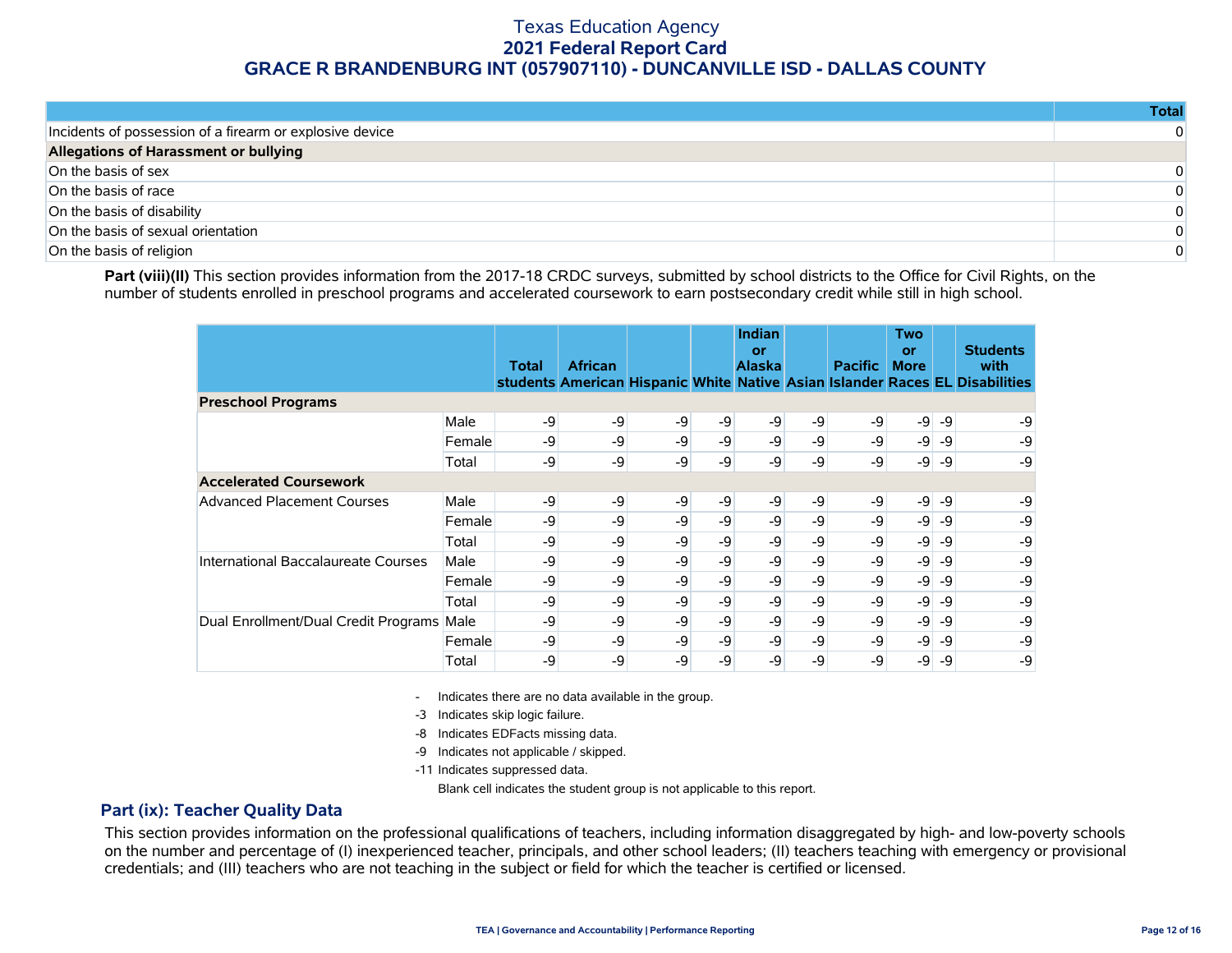|                                                                                                        | <b>All School</b>     |         |  |
|--------------------------------------------------------------------------------------------------------|-----------------------|---------|--|
|                                                                                                        | <b>Number Percent</b> |         |  |
| Inexperienced Teachers, Principals, and Other School Leaders                                           | 1.O                   | 2.7%    |  |
| Teachers Teaching with Emergency or Provisional Credentials                                            | 0.0                   |         |  |
| Teacher Who Are Not Teaching in the Subject or Field for Which<br>the Teacher is Certified or Licensed | 1.5                   | $4.4\%$ |  |

- Indicates there are no data available in the group.

Blank cell indicates there are no data available in the group.

#### **Part (x): Per-pupil Expenditure**

This section provides information on the per-pupil expenditures of federal, state, and local funds, including actual personnel expenditures and actual non-personnel expenditures, disaggregated by source of funds, for each school district and campus for the 2020-21 fiscal year.

 *To be updated by June 30th, 2022.*

#### **Part (xi): STAAR Alternate 2 Participation**

This section provides information on the number and percentage of students with the most significant cognitive disabilities who take STAAR Alternate 2, by grade and subject for the 2020-21 school year.

|                    | <b>State</b><br><b>Number</b> | <b>State</b><br>Rate<br>of | of ALT2 ALT2 of ALT2 | ALT <sub>2</sub> | <b>District District Campus Campus</b><br><b>Number Rate of Number</b><br>of ALT <sub>2</sub> | Rate of<br>ALT <sub>2</sub> |
|--------------------|-------------------------------|----------------------------|----------------------|------------------|-----------------------------------------------------------------------------------------------|-----------------------------|
| Grade 3            |                               |                            |                      |                  |                                                                                               |                             |
| Reading            | 4,966                         | 1%                         | 17                   | 2%               | -                                                                                             |                             |
| <b>Mathematics</b> | 4,961                         | $1\%$                      | 17                   | 2%               | $\overline{a}$                                                                                |                             |
| Grade 4            |                               |                            |                      |                  |                                                                                               |                             |
| Reading            | 5,046                         | $1\%$                      | 10                   | 1%               | -                                                                                             |                             |
| <b>Mathematics</b> | 5,040                         | 1%                         | 10                   | 1%               |                                                                                               |                             |
| Grade 5            |                               |                            |                      |                  |                                                                                               |                             |
| Reading            | 5,133                         | 1%                         | 12                   | 2%               | 9                                                                                             | 4%                          |
| <b>Mathematics</b> | 5,138                         | $1\%$                      | 12                   | 2%               | 9                                                                                             | 4%                          |
| Science            | 5,130                         | $1\%$                      | 12                   | 2%               | 9                                                                                             | 4%                          |
| Grade 6            |                               |                            |                      |                  |                                                                                               |                             |
| Reading            | 4,925                         | 1%                         | 12                   | 1%               | 10                                                                                            | 4%                          |
| <b>Mathematics</b> | 4,923                         | $1\%$                      | 12                   | 1%               | 10                                                                                            | 4%                          |
| Grade 7            |                               |                            |                      |                  |                                                                                               |                             |
| Reading            | 4,586                         | 1%                         | 18                   | 2%               | $\overline{a}$                                                                                |                             |
| <b>Mathematics</b> | 4,581                         | 1%                         | 18                   | 3%               | -                                                                                             |                             |
| Grade 8            |                               |                            |                      |                  |                                                                                               |                             |
| Reading            | 4,513                         | $1\%$                      | 15                   | 1%               | -                                                                                             |                             |
| <b>Mathematics</b> | 4,507                         | 1%                         | 15                   | 2%               |                                                                                               |                             |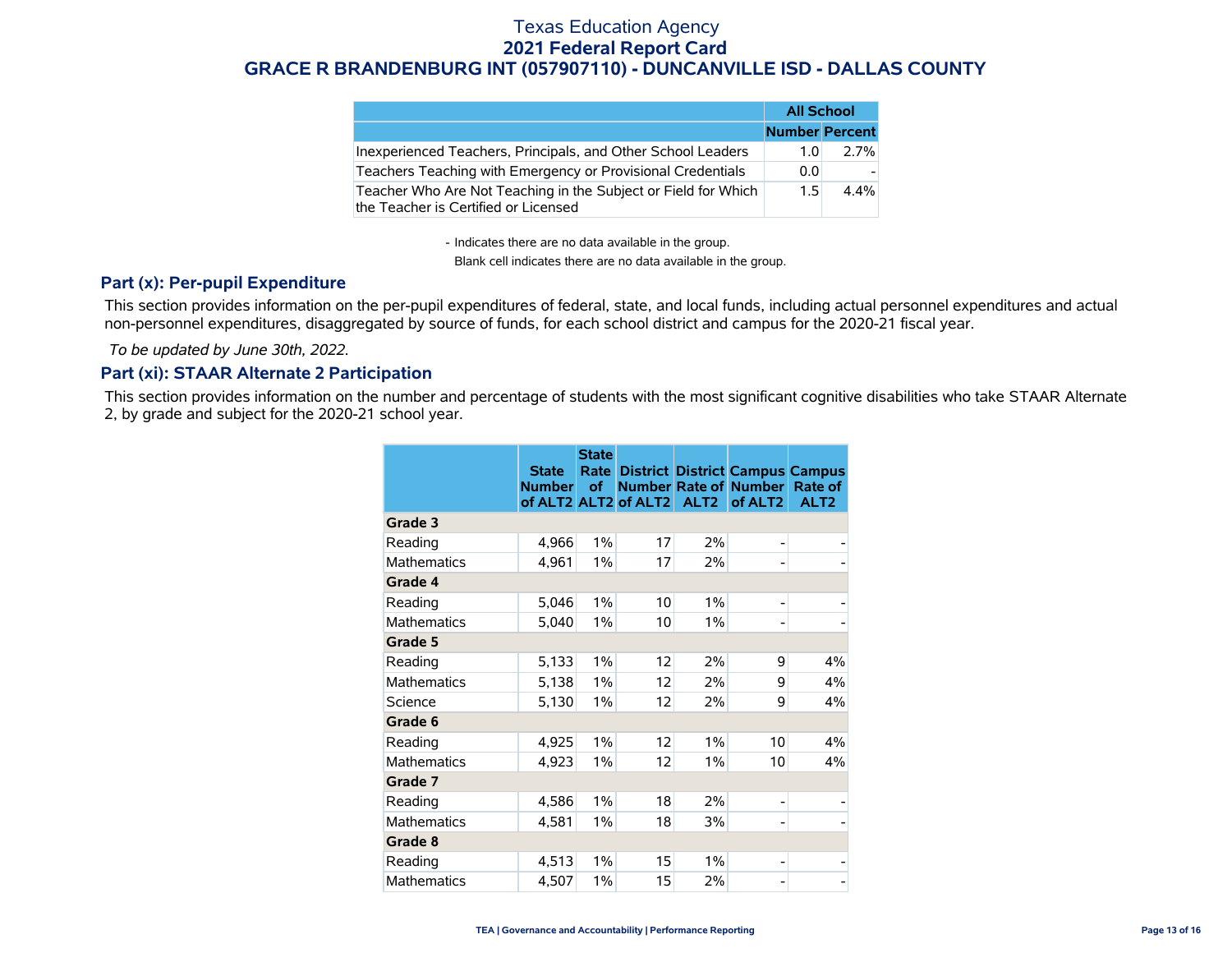|                      | <b>State</b><br><b>Number</b> | <b>State</b><br>Rate<br><b>of</b> | of ALT2 ALT2 of ALT2 | ALT <sub>2</sub> | <b>District District Campus Campus</b><br><b>Number Rate of Number</b><br>of ALT <sub>2</sub> | Rate of<br>ALT <sub>2</sub> |  |  |  |
|----------------------|-------------------------------|-----------------------------------|----------------------|------------------|-----------------------------------------------------------------------------------------------|-----------------------------|--|--|--|
| Science              | 4,492                         | $1\%$                             | 15                   | 1%               |                                                                                               |                             |  |  |  |
| <b>End of Course</b> |                               |                                   |                      |                  |                                                                                               |                             |  |  |  |
| English I            | 4,504                         | 1%                                | 15                   | 1%               |                                                                                               |                             |  |  |  |
| English II           | 4,092                         | $1\%$                             | 9                    | 1%               |                                                                                               |                             |  |  |  |
| Algebra I            | 4,514                         | $1\%$                             | 15                   | 1%               |                                                                                               |                             |  |  |  |
| Biology              | 4.424                         | 1%                                | 15                   | 1%               |                                                                                               |                             |  |  |  |
| <b>All Grades</b>    |                               |                                   |                      |                  |                                                                                               |                             |  |  |  |
| All Subjects         | 85,481                        | 1%                                | 249                  | 1%               | 47                                                                                            | 4%                          |  |  |  |
| Reading              | 37,771                        | 1%                                | 108                  | 1%               | 19                                                                                            | 4%                          |  |  |  |
| <b>Mathematics</b>   | 33,664                        | 1%                                | 99                   | 2%               | 19                                                                                            | 4%                          |  |  |  |
| Science              | 14.046                        | $1\%$                             | 42                   | $1\%$            | 9                                                                                             | 4%                          |  |  |  |

- Indicates there are no students in the group.

\* Indicates results are masked due to small numbers to protect student confidentiality.

#### **Part (xii): Statewide National Assessment of Educational Progress (NAEP)**

This section provides results on the state academic assessments in reading and mathematics in grades 4 and 8 of the 2019 National Assessment of Educational Progress, compared to the national average of such results.

| <b>State Level: 2019 Percentages at NAEP Achievement Levels</b> |                     |                                   |      |              |       |              |              |                   |                 |                |
|-----------------------------------------------------------------|---------------------|-----------------------------------|------|--------------|-------|--------------|--------------|-------------------|-----------------|----------------|
|                                                                 |                     |                                   |      |              | $\%$  |              | %            |                   |                 |                |
|                                                                 |                     |                                   | $\%$ |              | At or |              | At or        |                   | %               |                |
|                                                                 |                     |                                   |      | <b>Below</b> |       | <b>Above</b> | <b>Above</b> |                   | At              |                |
|                                                                 |                     |                                   |      | <b>Basic</b> |       | <b>Basic</b> |              | <b>Proficient</b> | <b>Advanced</b> |                |
| Grade                                                           | <b>Subject</b>      | <b>Student Group</b>              |      | <b>TX US</b> |       | <b>TX US</b> | <b>TX</b>    | <b>US</b>         | <b>TX</b>       | US.            |
|                                                                 | Grade 4 Reading     | Overall                           | 39   | 34           | 61    | 66           | 30           | 35                | 7               | 9              |
|                                                                 |                     | <b>Black</b>                      | 52   | 52           | 48    | 48           | 16           | 18                | $\overline{2}$  | 3              |
|                                                                 |                     | Hispanic                          | 48   | 45           | 52    | 55           | 21           | 23                | 3               | $\overline{4}$ |
|                                                                 |                     | White                             | 22   | 23           | 78    | 77           | 48           | 45                | 12              | 12             |
|                                                                 |                     | American Indian                   | ∗    | 50           | ∗     | 50           | *            | 19                | $\ast$          | 3              |
|                                                                 |                     | Asian                             | 11   | 18           | 89    | 82           | 65           | 57                | 25              | 22             |
|                                                                 |                     | Pacific Islander                  | ∗    | 42           | ∗     | 58           | *            | 25                | *               | $\overline{4}$ |
|                                                                 |                     | Two or More Races                 | 26   | 28           | 74    | 72           | 38           | 40                | 6               | 11             |
|                                                                 |                     | Econ Disadv                       | 50   | 47           | 50    | 53           | 19           | 21                | 3               | 3              |
|                                                                 |                     | <b>Students with Disabilities</b> | 79   | 73           | 21    | 27           | 8            | 10                | 1               | $\overline{2}$ |
|                                                                 |                     | English Language Learners         | 61   | 65           | 39    | 35           | 12           | 10                | $\overline{2}$  | 1              |
|                                                                 | Mathematics Overall |                                   | 16   | 19           | 84    | 81           | 44           | 41                | 9               | 9              |
|                                                                 |                     | <b>Black</b>                      | 24   | 35           | 76    | 65           | 32           | 20                | 3               | 2              |
|                                                                 |                     | Hispanic                          | 19   | 27           | 81    | 73           | 35           | 28                | 4               | 3              |
|                                                                 |                     | White                             | 8    | 11           | 92    | 89           | 59           | 52                | 16              | 12             |
|                                                                 |                     | American Indian                   | ∗    | 33           | ∗     | 67           | *            | 24                | *               | 4              |
|                                                                 |                     | Asian                             | 4    | 7            | 96    | 93           | 82           | 69                | 45              | 28             |
|                                                                 | Pacific Islander    | $\ast$                            | 36   | *            | 64    | *            | 28           | *                 | 6               |                |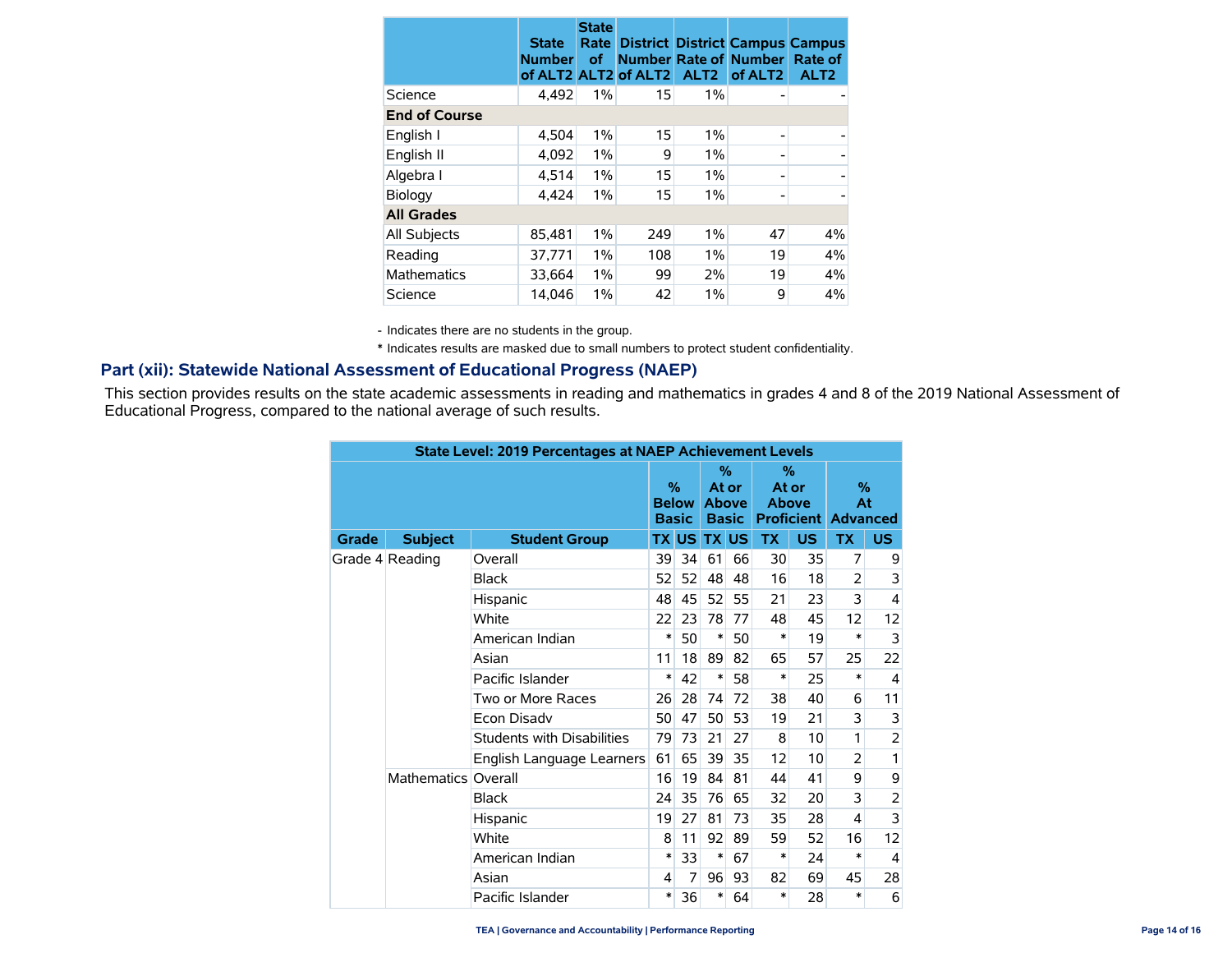|       | <b>State Level: 2019 Percentages at NAEP Achievement Levels</b> |                                       |        |                                               |              |                                            |                               |                         |                                          |                |
|-------|-----------------------------------------------------------------|---------------------------------------|--------|-----------------------------------------------|--------------|--------------------------------------------|-------------------------------|-------------------------|------------------------------------------|----------------|
|       | <b>Subject</b><br><b>Student Group</b>                          |                                       |        | $\frac{9}{6}$<br><b>Below</b><br><b>Basic</b> |              | %<br>At or<br><b>Above</b><br><b>Basic</b> | $\%$<br>At or<br><b>Above</b> |                         | $\%$<br>At<br><b>Proficient Advanced</b> |                |
| Grade |                                                                 |                                       |        | <b>TX US</b>                                  | <b>TX US</b> |                                            | <b>TX</b>                     | <b>US</b>               | <b>TX</b>                                | US.            |
|       |                                                                 | Grade 4 Mathematics Two or More Races | 9      | 16                                            | 91           | 84                                         | 51                            | 44                      | 9                                        | 10             |
|       |                                                                 | <b>Econ Disadv</b>                    | 21     | 29                                            | 79           | 71                                         | 32                            | 26                      | 3                                        | 3              |
|       |                                                                 | <b>Students with Disabilities</b>     | 55     | 54                                            | 45           | 46                                         | 13                            | 14                      | 1                                        | $\overline{2}$ |
|       |                                                                 | English Language Learners             | 24     | 41                                            | 76           | 59                                         | 29                            | 16                      | $\overline{2}$                           | 1              |
|       | Grade 8 Reading                                                 | Overall                               | 33     | 27                                            | 67           | 73                                         | 25                            | 34                      | $\overline{2}$                           | 4              |
|       |                                                                 | <b>Black</b>                          | 53     | 46                                            | 47           | 54                                         | 41                            | 15                      | n/a                                      | 1              |
|       |                                                                 | Hispanic                              | 38     | 37                                            | 62           | 63                                         | 19                            | 22                      | 1                                        | $\overline{c}$ |
|       |                                                                 | White                                 |        | 18                                            | 80           | 82                                         | 35                            | 42                      | 3                                        | 5              |
|       |                                                                 | American Indian                       | $\ast$ | 41                                            | $\ast$       | 59                                         | $\ast$                        | 19                      | $\ast$                                   | $\mathbf{1}$   |
|       |                                                                 | Asian                                 | 8      | 13                                            | 92           | 87                                         | 59                            | 57                      | 11                                       | 13             |
|       |                                                                 | Pacific Islander                      | $\ast$ | 37                                            | $\ast$       | 63                                         | $\ast$                        | 25                      | $\ast$                                   | $\overline{2}$ |
|       |                                                                 | Two or More Races                     | 26     | 24                                            | 74           | 76                                         | 25                            | 37                      | 1                                        | 5              |
|       |                                                                 | Econ Disadv                           |        | 40                                            | 57           | 60                                         | 15                            | 20                      | n/a                                      | 1              |
|       |                                                                 | <b>Students with Disabilities</b>     | 81     | 68                                            | 19           | 32                                         | 3                             | 7                       | n/a                                      | n/a            |
|       |                                                                 | English Language Learners             | 66     | 72                                            | 34           | 28                                         | 4                             | $\overline{\mathbf{4}}$ | n/a                                      | n/a            |
|       | Mathematics Overall                                             |                                       | 32     | 31                                            | 68           | 69                                         | 30                            | 34                      | 7                                        | 10             |
|       |                                                                 | <b>Black</b>                          | 48     | 53                                            | 52           | 47                                         | 16                            | 14                      | $\overline{2}$                           | 2              |
|       |                                                                 | Hispanic                              | 37     | 43                                            | 63           | 57                                         | 21                            | 20                      | 3                                        | 4              |
|       |                                                                 | White                                 | 20     | 20                                            | 80           | 80                                         | 44                            | 44                      | 13                                       | 13             |
|       |                                                                 | American Indian                       | $\ast$ | 49                                            | $\ast$       | 51                                         | $\ast$                        | 15                      | $\ast$                                   | 3              |
|       |                                                                 | Asian                                 | 10     | 12                                            | 90           | 88                                         | 71                            | 64                      | 36                                       | 33             |
|       |                                                                 | Pacific Islander                      | $\ast$ | 45                                            | $\ast$       | 55                                         | $\ast$                        | 21                      | $\ast$                                   | 4              |
|       |                                                                 | Two or More Races                     | 25     | 27                                            | 75           | 73                                         | 41                            | 38                      | 11                                       | 12             |
|       |                                                                 | <b>Econ Disadv</b>                    | 41     | 46                                            | 59           | 54                                         | 19                            | 18                      | $\overline{2}$                           | 3              |
|       |                                                                 | <b>Students with Disabilities</b>     | 73     | 73                                            | 27           | 27                                         | 5                             | 6                       | 1                                        | $\overline{c}$ |
|       |                                                                 | English Language Learners             | 60     | 72                                            | 40           | 28                                         | 8                             | 5                       | 1                                        | 1              |

\* Indicates reporting standards not met.

n/a Indicates data reporting is not applicable for this group.

| <b>State Level:</b><br>2019 NAEP Participation Rates for Students with<br><b>Disabilities and English Learners</b> |                 |                                            |     |  |  |  |  |  |  |  |  |
|--------------------------------------------------------------------------------------------------------------------|-----------------|--------------------------------------------|-----|--|--|--|--|--|--|--|--|
| Grade                                                                                                              | <b>Subject</b>  | <b>Student Group</b><br>Rate               |     |  |  |  |  |  |  |  |  |
|                                                                                                                    | Grade 4 Reading | Students with Disabilities                 | 77% |  |  |  |  |  |  |  |  |
|                                                                                                                    |                 | <b>English Learners</b>                    | 94% |  |  |  |  |  |  |  |  |
|                                                                                                                    |                 | Mathematics Students with Disabilities 79% |     |  |  |  |  |  |  |  |  |
|                                                                                                                    |                 | <b>English Learners</b>                    | 97% |  |  |  |  |  |  |  |  |